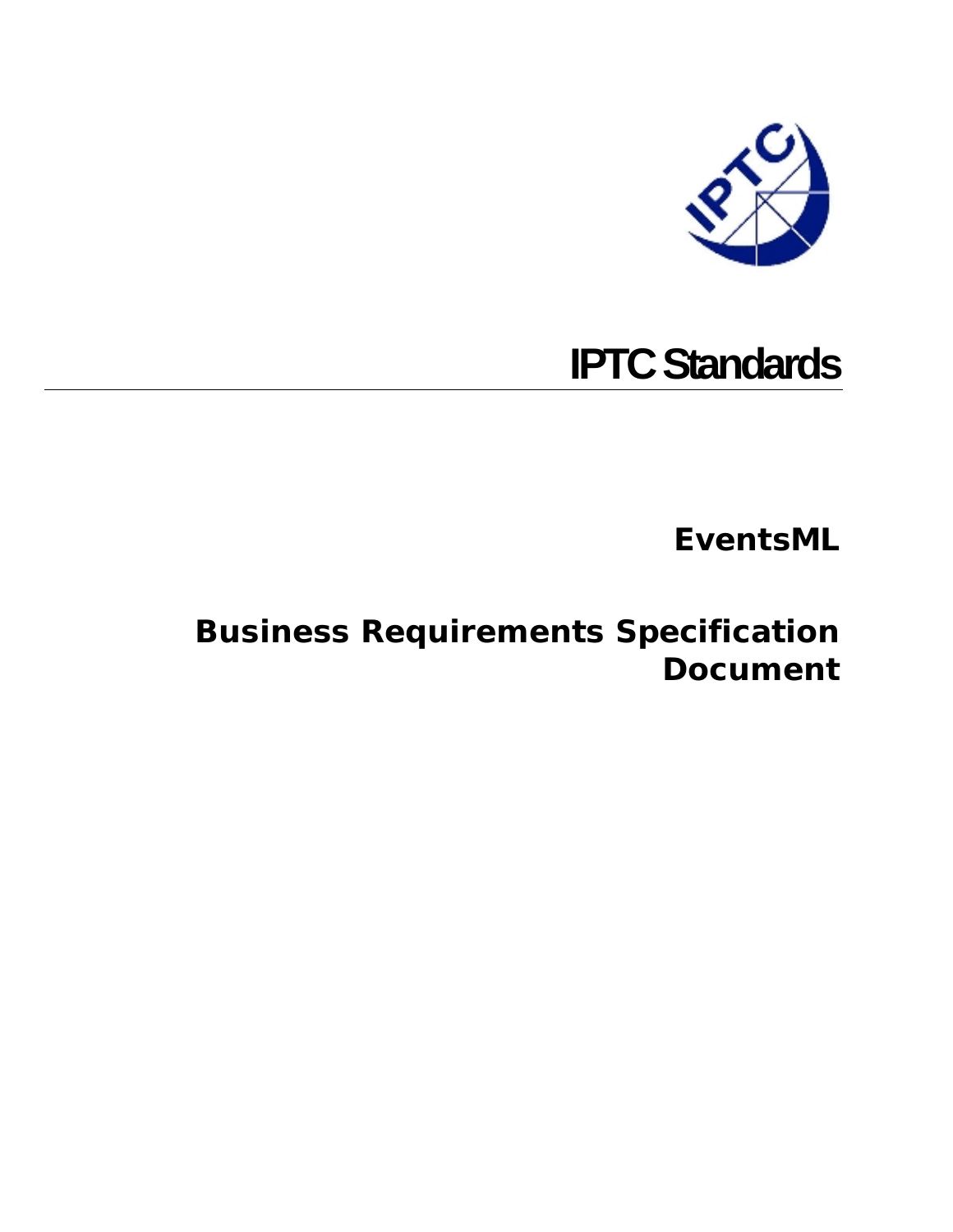#### **TABLE OF CONTENTS**

| 1            |  |
|--------------|--|
|              |  |
|              |  |
|              |  |
|              |  |
| $\mathbf{2}$ |  |
|              |  |
|              |  |
|              |  |
|              |  |
|              |  |
|              |  |
|              |  |
|              |  |
|              |  |
|              |  |
|              |  |
|              |  |
|              |  |
|              |  |
| 4            |  |
| 5            |  |
|              |  |
|              |  |
|              |  |
|              |  |
|              |  |
|              |  |
|              |  |
|              |  |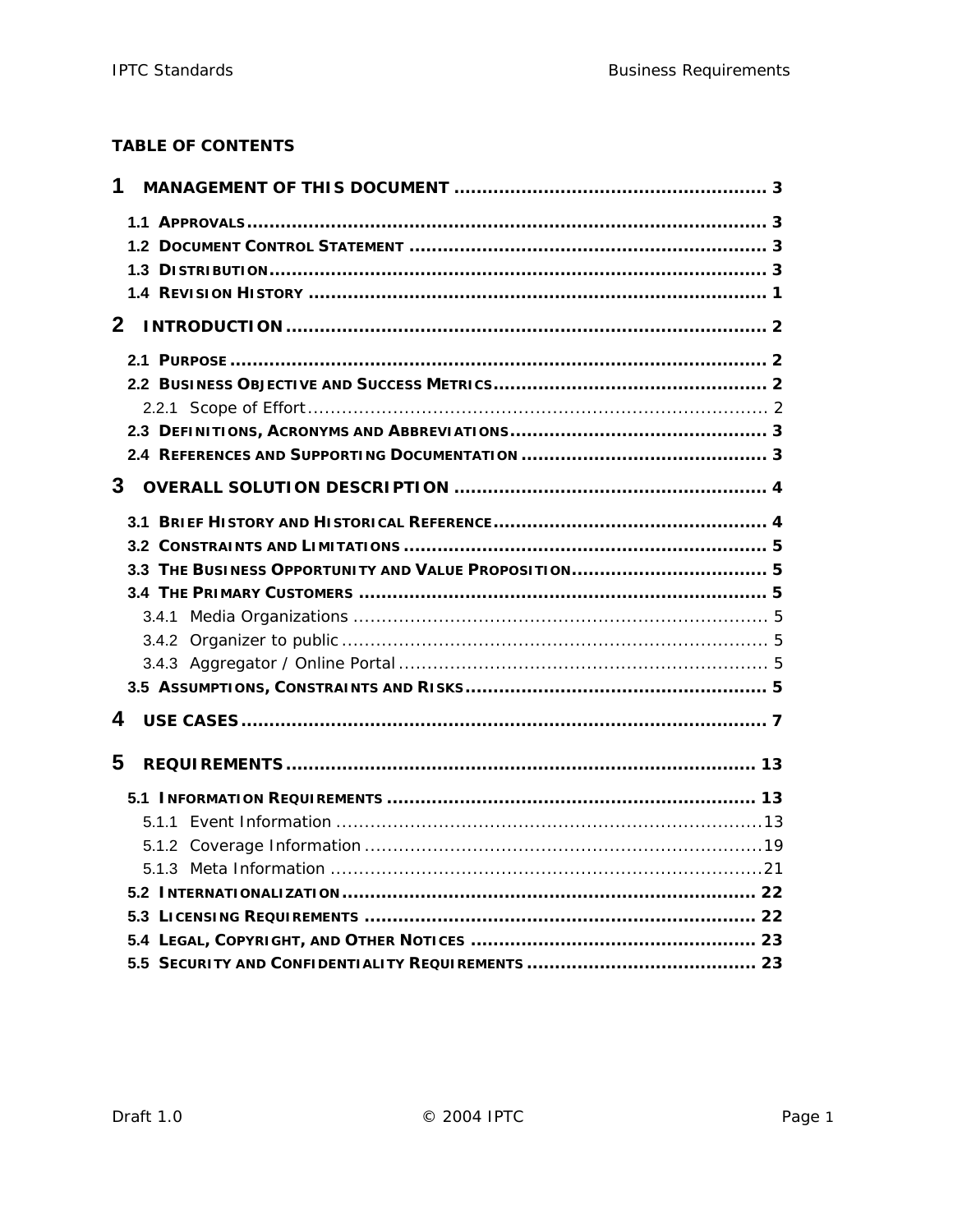## Tables and Figures

| Table 3: Assumptions, Constraints and Risks 6 |
|-----------------------------------------------|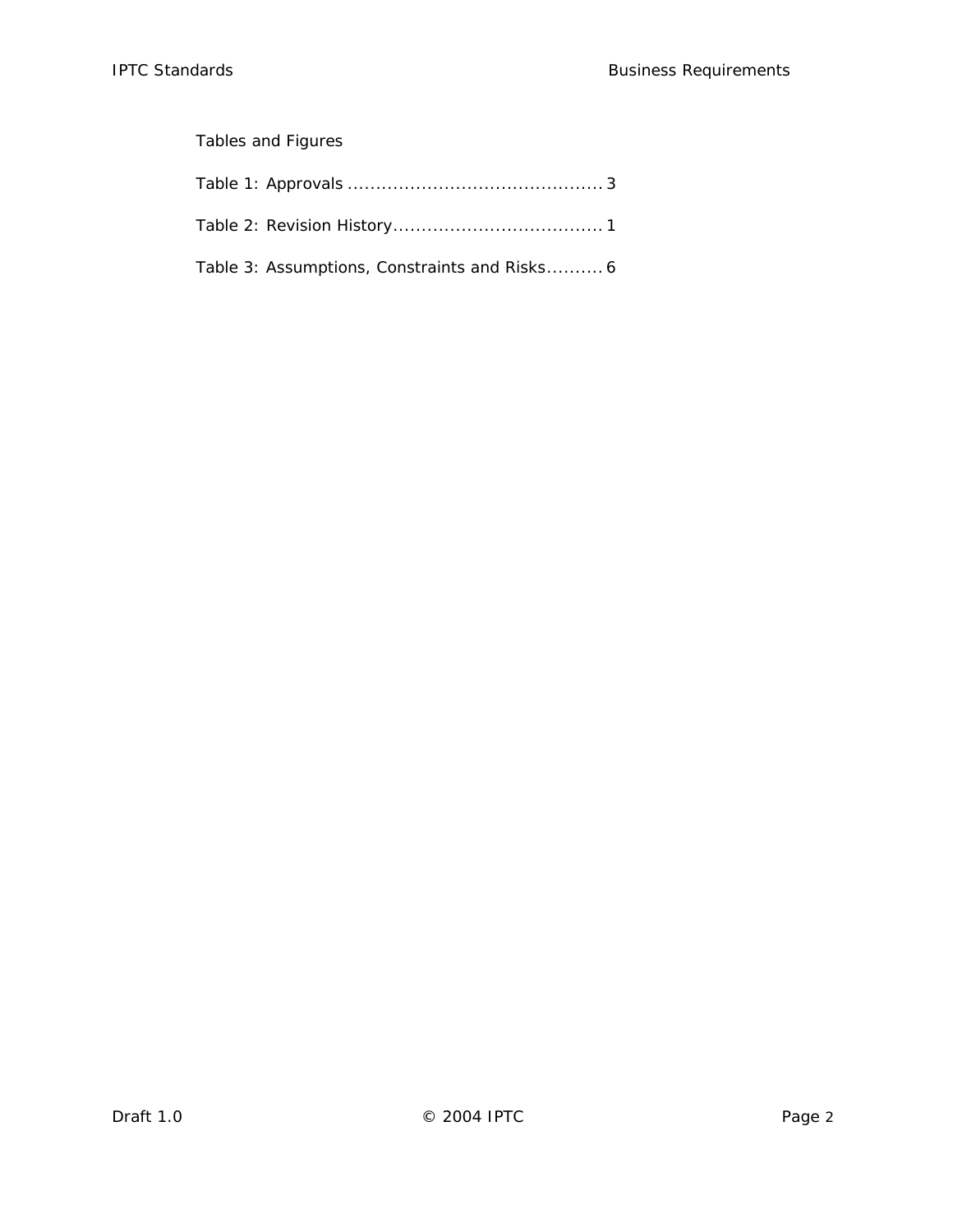## <span id="page-3-0"></span>**1 Management of This Document**

## **1.1 Approvals**

| Name/Title                       | Signature | Date |
|----------------------------------|-----------|------|
| Name/Title                       | Signature | Date |
| Name/Title                       | Signature | Date |
| Name/Title<br>Table 1: Approvals | Signature | Date |

#### **1.2 Document Control Statement**

This document's content and format are controlled by the IPTC Standards Committee. Any suggestions or inquiries should be directed to the Chairman or the Secretary of the IPTC Standards Committee.

#### **1.3 Distribution**

Other departments or groups that receive copies of this document when updated: EventsML Working Committee Management Committee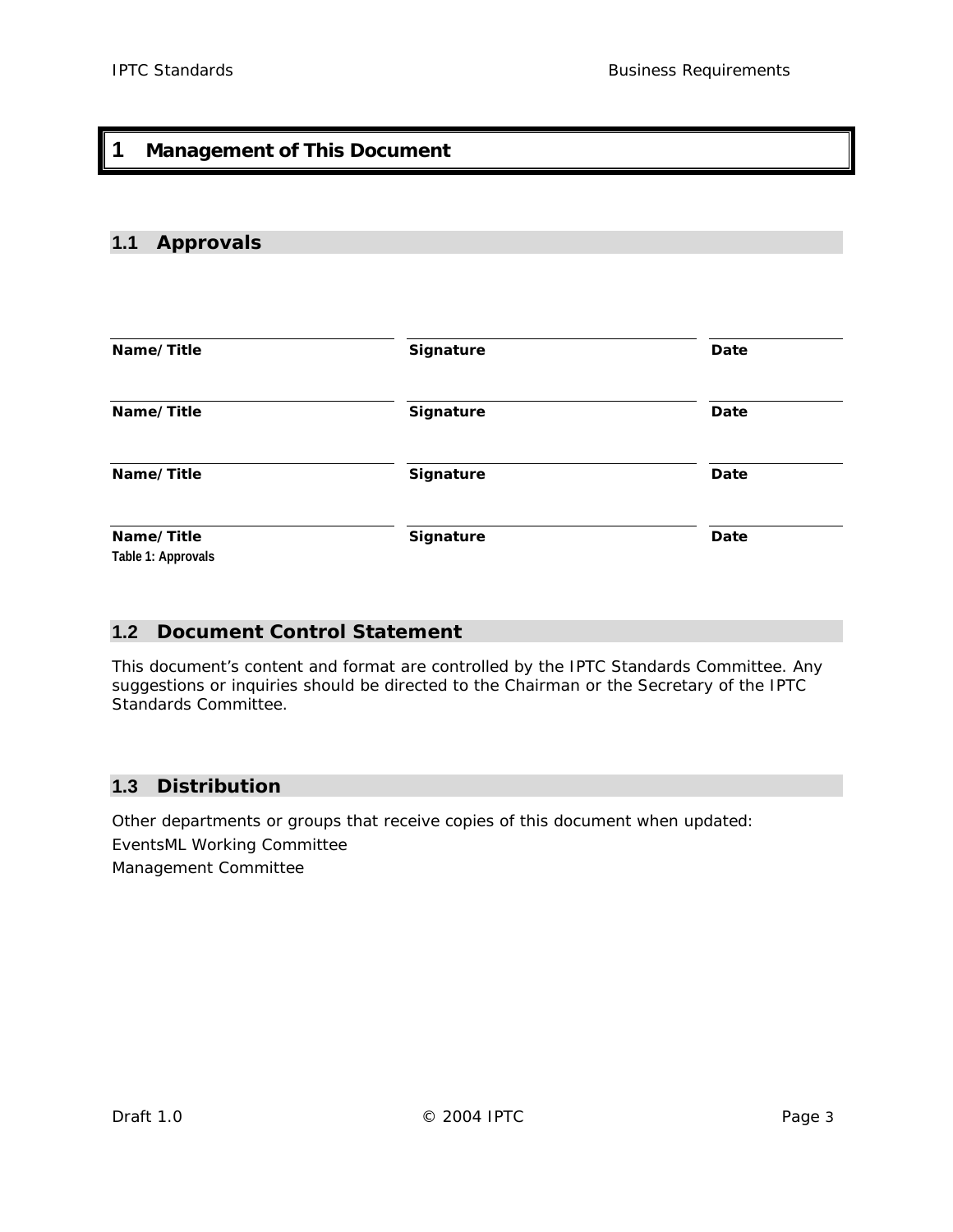## <span id="page-4-0"></span>**1.4 Revision History**

| <b>Revision <math>#</math></b> | Date      | <b>Responsible Person</b> | Description of Change                                                                                                                |
|--------------------------------|-----------|---------------------------|--------------------------------------------------------------------------------------------------------------------------------------|
| 0.1                            | 1/19/2004 | Charles Tichenor          | Initial draft. This is essentially a<br>reformatting of the documentation already<br>produced by Johan Lindgren and Dominic<br>Chan. |
| 0.2                            | 2/10/2004 | Charles Tichenor          | Added use cases. Changed EventML to<br>EventsML.                                                                                     |
| 0.3                            | 2/17/2004 | <b>Charles Tichenor</b>   | Updated per reviewer comments.                                                                                                       |
| 1.0                            | 2/20/2004 | <b>Charles Tichenor</b>   | Updated per final review comments.                                                                                                   |
| Table 2: Revision History      |           |                           |                                                                                                                                      |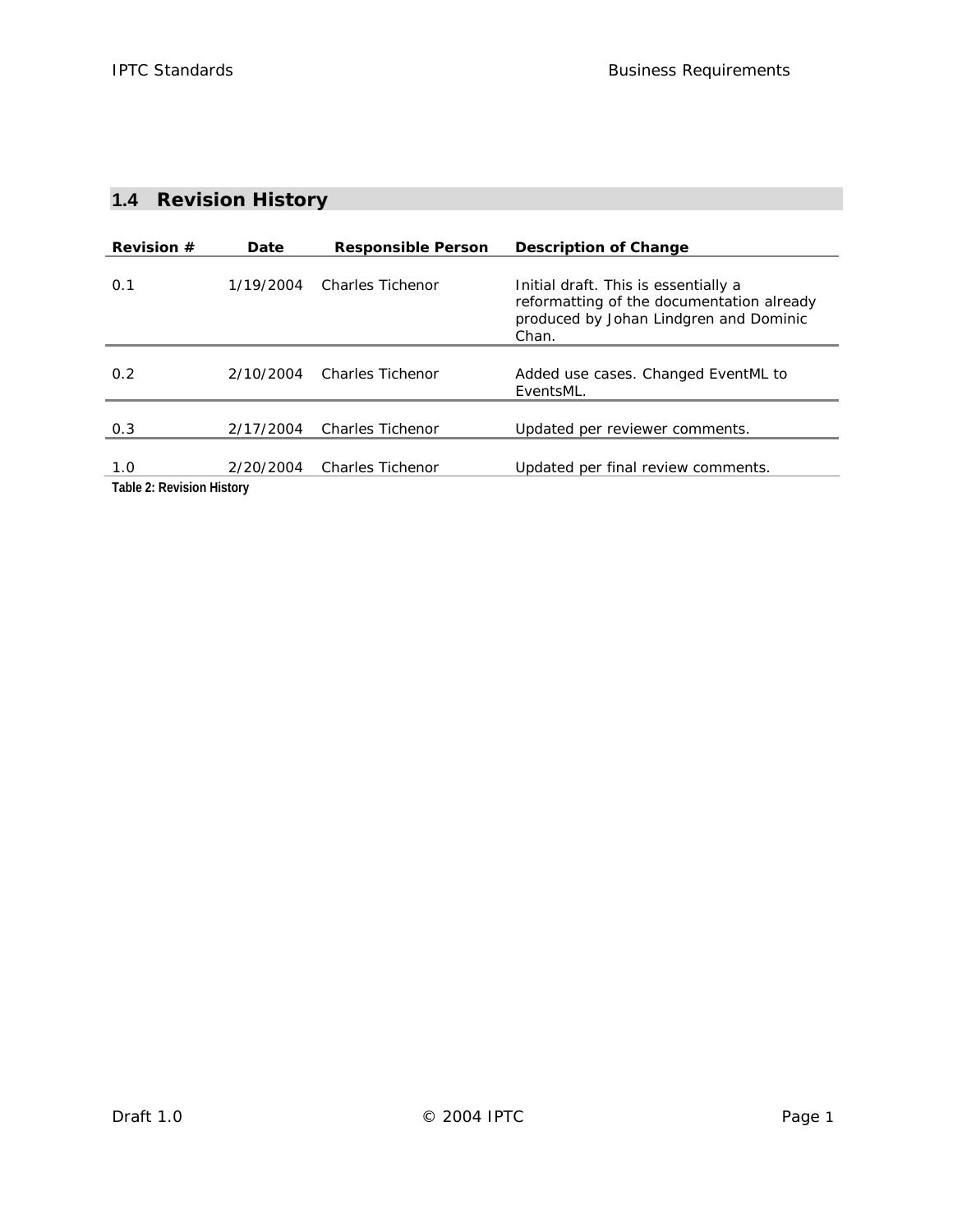## <span id="page-5-0"></span>**2 Introduction**

This document contains the business requirements for a new IPTC standard for describing newsworthy events and their associated coverage. These requirements are intended to be used as the basis for construction of an IPTC standard for the effective interchange of newsworthy event information. This document will refer to the standard as EventsML until an official name is chosen by the IPTC.

#### **2.1 Purpose**

An information interchange standard is required for exchanging information about the following subjects:

- **Event publishing** communicating information about events, including associated media
- **Event planning** managing the coverage of breaking or upcoming newsworthy events, including support for gathering associated media
- **Event coverage** communicating information about coverage of events by news organizations (often referred to as a "Daybook") . This should include linkage between resulting news packages and event coverage information.

## **2.2 Business Objective and Success Metrics**

The interchange standard that results from these requirements should meet the following success criteria:

**Must meet IPTC member needs** – must follow IPTC standards and be compatible with the majority of IPTC member event requirements

**Must be timely** – must satisfy immediate market needs while having the ability to evolve to meet future market needs. The first version of must be standardized this year.

**Must be easily adoptable** – complexity and required tool support should be minimized to promote wide adoption. Richness can still be supported, but more complex features should be optional and/or have simple defaults.

**Must be compatible with other IPTC standards** – the standard should reuse existing standards where possible and/or should easily interoperate with existing IPTC standards, specifically the SRS, NewsML, SportsML and NITF. It may be possible to implement most, if not all, of the EventsML requirements using NewsML.

**Should be acceptable by non-IPTC members** – standard should be useful to organizations outside the IPTC

## **2.2.1 Scope of Effort**

The project scope is limited to the definition of an information interchange standard for newsworthy event information.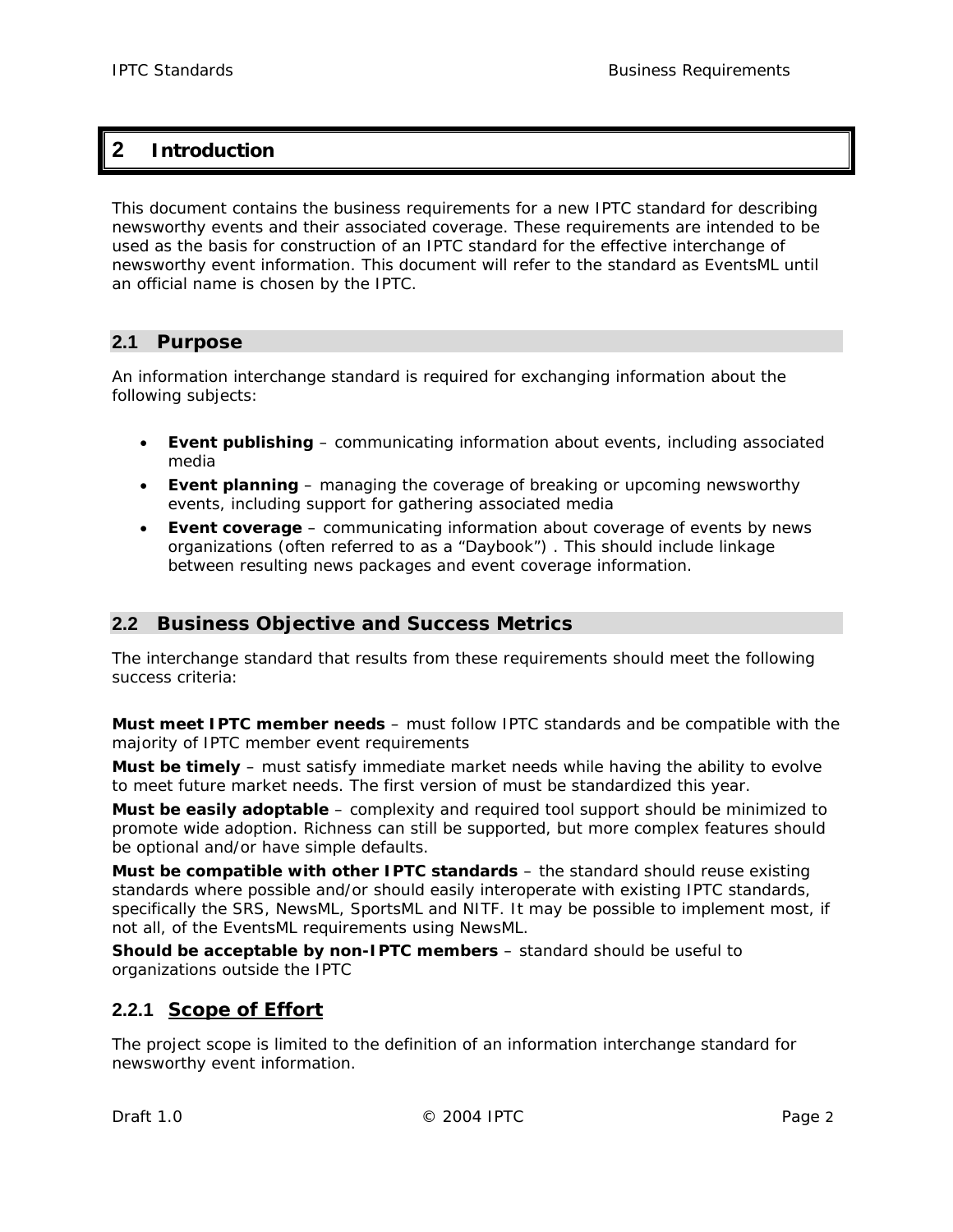## <span id="page-6-0"></span>**2.3 Definitions, Acronyms and Abbreviations**

**Assignment** - a request for one or more media items to be published concerning an Event.

**Coverage** – the way in which a news organization will cover a particular news event including planning and assignment of journalists.

**Daybook** - Daybooks are a news agency's way of tracking and announcing upcoming events for planned coverage. These can include– scheduled press conferences, sporting events, speeches, court ruling on big case, announcement of expected government statistics, birthday biographies, etc.

**Event** - specific newsworthy events that have already occurred, are unfolding, or will occur in the future. A record of an event can contain assignments, media items, and event related descriptive (event location, contact information, dates, etc.) information and contacts.

**Must** - This word, or the terms "REQUIRED" or "SHALL", mean that the definition is an absolute requirement of the specification. See RFC 2119 for more details.

**Should** - This word, or the adjective "RECOMMENDED", mean that there may exist valid reasons in particular circumstances to ignore a particular item, but the full implications must be understood and carefully weighed before choosing a different course. See RFC 2119 for more details.

**Subject of Coverage** – a person mentioned within a story/event. The Mayor is a Subject of Coverage if the story is about the Mayor's speech.

#### **2.4 References and Supporting Documentation**

[Chan] Dominic Chan (CNW) and Johan Lindgren (TT), *EventML General Specifications*, EventML-DEV-Spec-v1.0.1-20020219.doc, IPTC, Febuary 2002 – Preliminary requirements document. Contains references to other contributing requirements documentation.

[Lind] Johan Lindgren (TT), *Overall view of (News)EventsML*, NewsEventsML\_structure.doc, IPTC, February 2002 – Preliminary list of descriptive data for events

[AFP] AFP, *AFP EventML Requirements*, AFP-EventsML-requirements.doc, - EventML requirements from AFP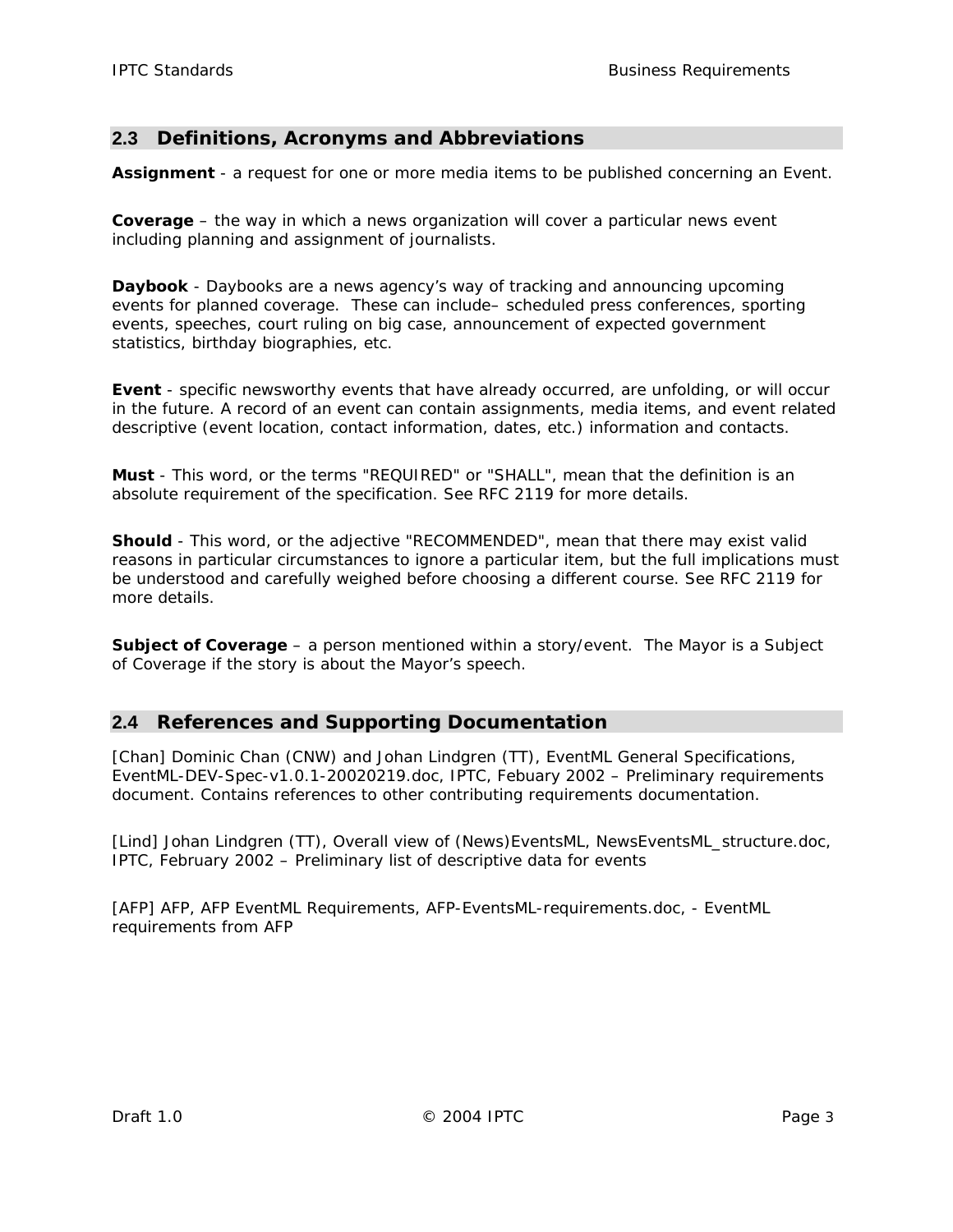## <span id="page-7-0"></span>**3 Overall Solution Description**

An event is "something that happens." by definition. For the media, it is "something that happens and is subject to news coverage." All the events in a day make up an "agenda," which can be a marketable product sold to clients or simply an internal daybook used by editors to organize their work.

An event is planned or unplanned, with breaking news capable of overshadowing everything on the schedule.

Breaking news can generate a series of planned events; it becomes part of the daily news agenda the moment a decision is made to cover it. For agencies, this occurs with the first advisory announcing plans to provide coverage. For broadcasters it comes with the dispatch of a news team to the site; for newspapers it is when space is reserved for the story or page makeups rearranged.

Automated systems need to store and exchange information about news events. This is currently done in a ad-hoc manner, leading to over specialized formats and incompatible exchange models The industry would benefit from event information interchange standard. Such a standard would facilitate the efficient exchange of event information, and the creation of better tools to support event management.

## **3.1 Brief History and Historical Reference**

The IPTC formed a working party in early 2003 to investigate the need for a news event markup language (EventsML). Dominic Chan led the investigation, and presented various existing event information markup languages, almost all of which are based on vCal (see [Chan]).

It was decided that the existing standards were not sufficient to meet the needs of the IPTC members, so the EventsML committee was tasked to gather requirements for an IPTC EventsML standard. A Yahoo! discussion group was formed and requirements and comments were solicited. The EventsML working group gathered requirements from IPTC members, including AP, Belga, AFP, TT, Canada NewsWire, and DPA.

The IPTC is also attempting to open the standardization process by soliciting the participation of outside standards organizations, such as OASIS and W3C. This has been met with limited success, however one of the fundamental success metrics is to create a standard that is useful to both IPTC members and non-members.

This document is the result of a collation of the requirements documentation produced by the various IPTC members listed above and commentary from the Yahoo! discussion group.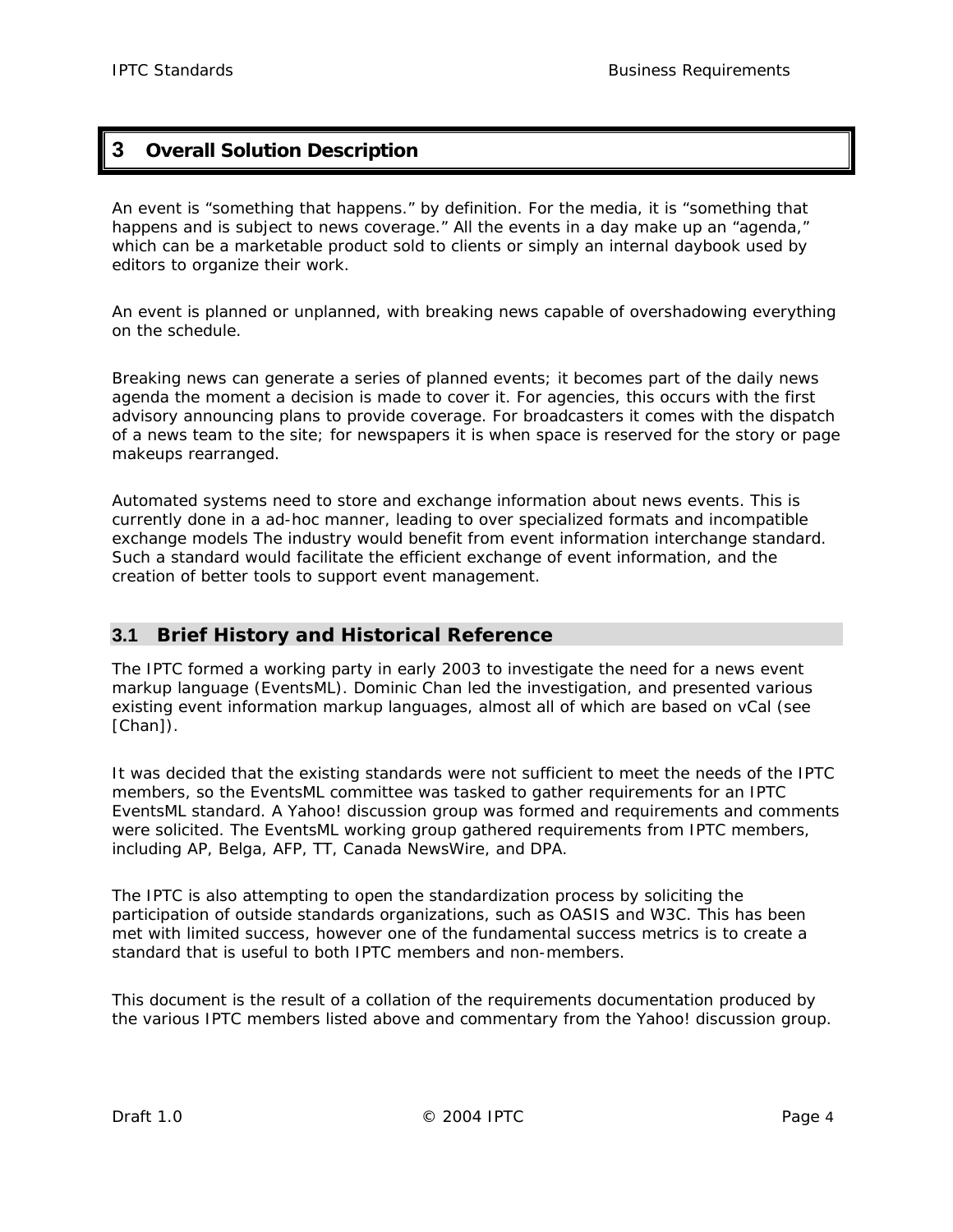## <span id="page-8-0"></span>**3.2 Constraints and Limitations**

Several IPTC members have an immediate business need for an EventsML standard. It is highly desirable that IPTC produce an initial standard for approval at, or before, the last IPTC meeting of the 2004 calendar year.

## **3.3 The Business Opportunity and Value Proposition**

The IPTC exists for the purpose of developing and publishing industry standards for the interchange of news data. IPTC research has shown that there is a need for the standardization of an interchange format for event information. This need is driven by the immediate business goals of several IPTC members.

#### **3.4 The Primary Customers**

This section provides a list of the primary consumers of an EventsML standard.

## **3.4.1 Media Organizations**

Media organizations publish events for internal or external uses. The events are primary news oriented. A media organization is an end user as well as publisher and it might use this format for publishing their daybook. The standard can also facilitate the management/planning of news coverage within a news organization.

## **3.4.2 Organizer to public**

An event organizer or a organization that has the needs to notify the public or the press that an event will take place such as press conferences, a grand opening of a store, a concert series, the schedule of the entire UEFA season, etc. This information typically originates from the organizer or its PR / communication provider.

Information typically included is date, place, time, and a brief description of the event.

## **3.4.3 Aggregator / Online Portal**

This is where a news aggregator or similar organization will gather and publish all kinds of events such as news events, entertainment events, or sport events. The aggregator in turns publishes all this information in a format for reselling purposes or simply provides a central depository for users to obtain the information.

It is expected that the aggregator will unlikely publish any new information. It is viewed as a gatherer (from all different formats) and publisher in a single format to the end users.

#### **3.5 Assumptions, Constraints and Risks**

[Table 3: Assumptions, Constraints and Risks](#page-9-1) below outlines any potential risks associated with the development of the EventsML event information interchange standard.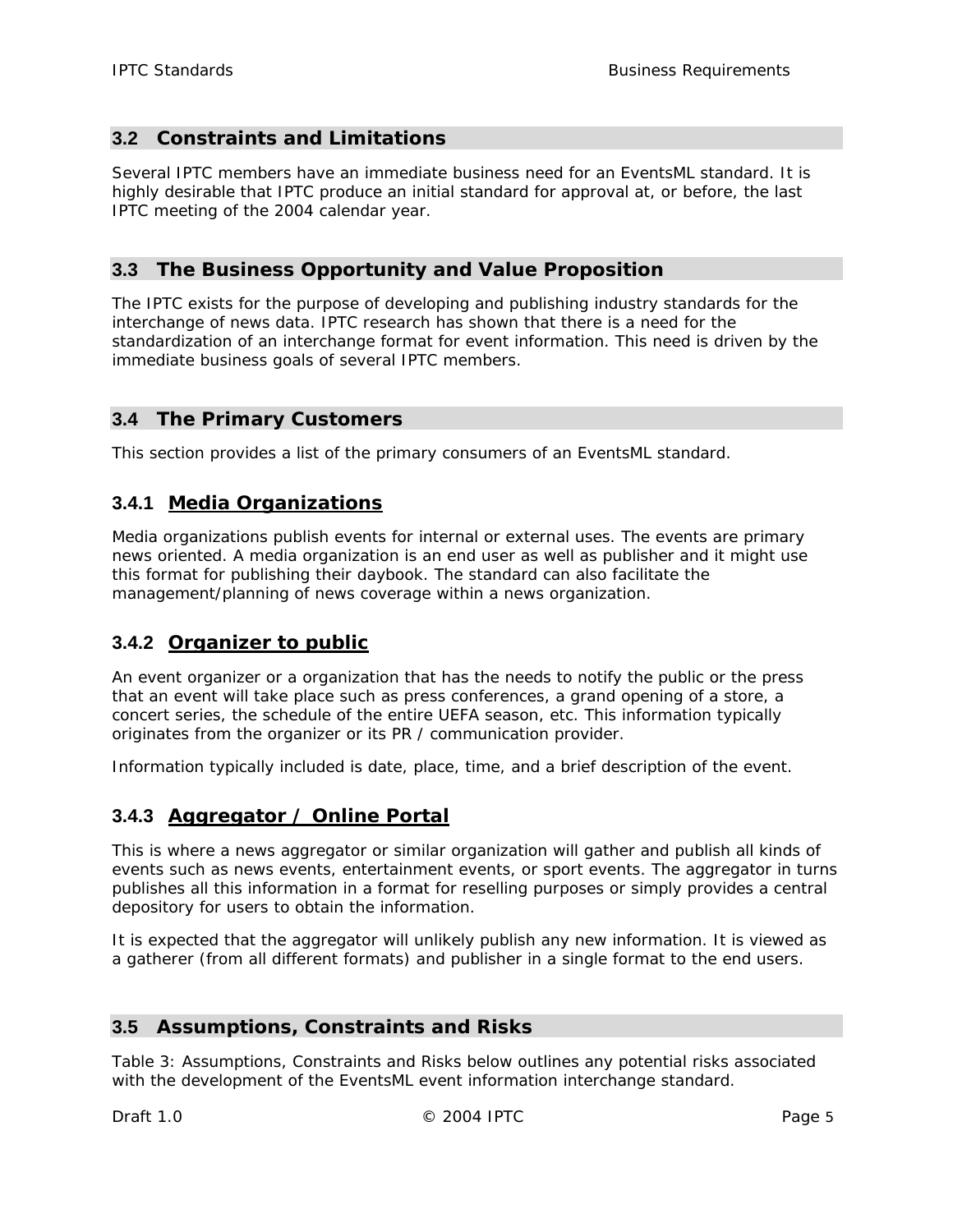<span id="page-9-0"></span>

| <b>Assumption</b>                                                         | Constraint | <b>Risk</b>                                | <b>Mitigation</b>                                                           |
|---------------------------------------------------------------------------|------------|--------------------------------------------|-----------------------------------------------------------------------------|
| Assume that<br>EventsML will be<br>useful to IPTC and<br>non-IPTC members |            | Standard might<br>not be widely<br>adopted | Open the<br>standardization<br>process to non-<br><b>IPTC</b> organizations |

<span id="page-9-1"></span>**Table 3: Assumptions, Constraints and Risks**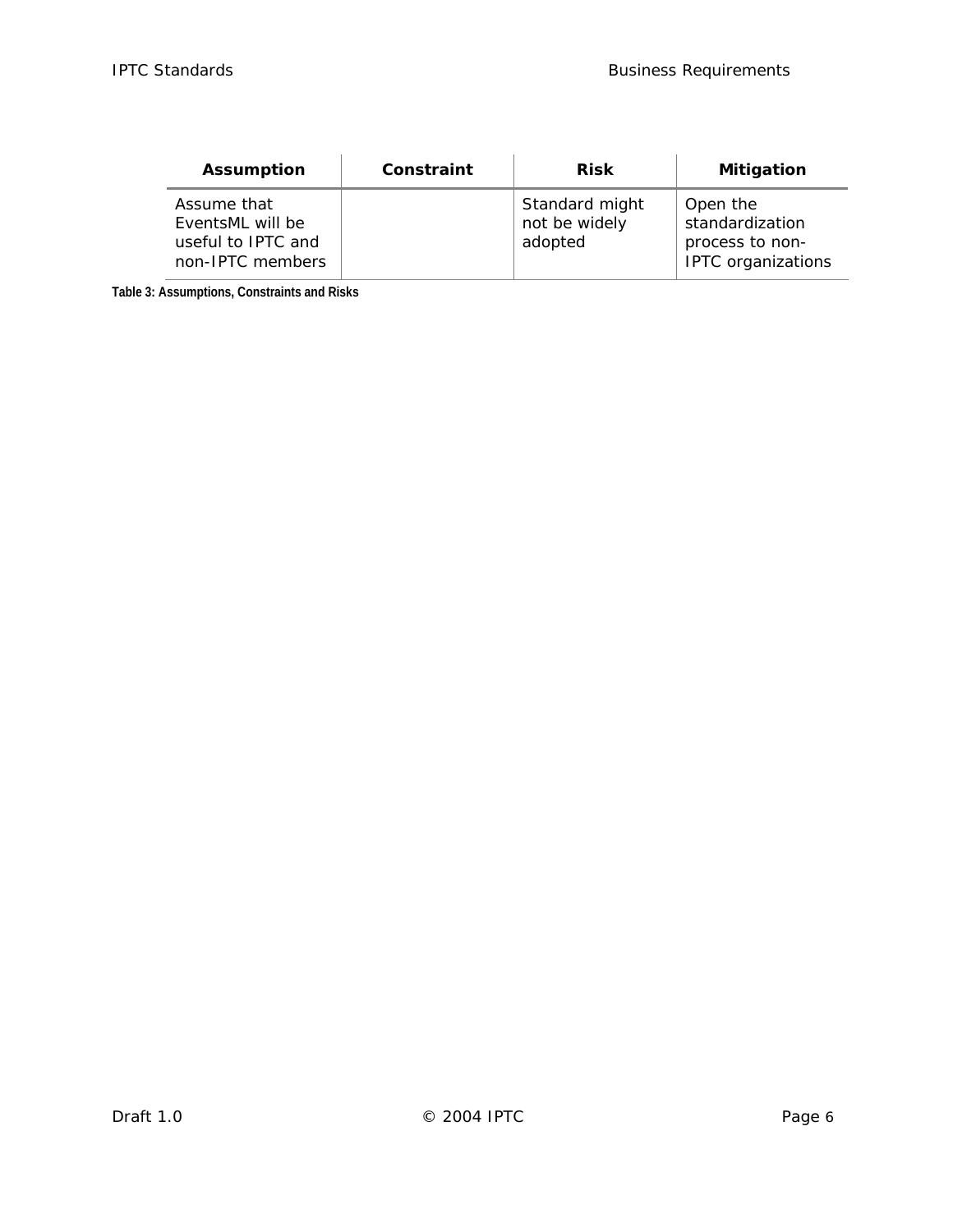## <span id="page-10-0"></span>**4 Use Cases**

The sections below provides high level use cases for EventsML documents.

| Use Case: Planned Event Coverage |                                                                                                                                                                                                                                                                                                                                  |                                                                                     |
|----------------------------------|----------------------------------------------------------------------------------------------------------------------------------------------------------------------------------------------------------------------------------------------------------------------------------------------------------------------------------|-------------------------------------------------------------------------------------|
| <b>Context of Use</b>            |                                                                                                                                                                                                                                                                                                                                  | Coverage of a scheduled news event                                                  |
| <b>Scope</b>                     |                                                                                                                                                                                                                                                                                                                                  | <b>Editorial Goal</b>                                                               |
| Level                            |                                                                                                                                                                                                                                                                                                                                  | Primary task                                                                        |
|                                  | <b>Primary Actor</b>                                                                                                                                                                                                                                                                                                             | News agency                                                                         |
|                                  | <b>Preconditions</b>                                                                                                                                                                                                                                                                                                             | News coverage system is running                                                     |
|                                  | <b>Minimal Guarantees</b>                                                                                                                                                                                                                                                                                                        | Systems continue to run                                                             |
|                                  | <b>Success Guarantees</b>                                                                                                                                                                                                                                                                                                        | News organization is able to successfully manage coverage of<br>scheduled news item |
| Trigger                          |                                                                                                                                                                                                                                                                                                                                  | Governor's office notifies public of press conference                               |
|                                  |                                                                                                                                                                                                                                                                                                                                  | <b>Stakeholders</b>                                                                 |
| <b>Stakeholder</b>               |                                                                                                                                                                                                                                                                                                                                  | <b>Interest</b>                                                                     |
| Editorial                        |                                                                                                                                                                                                                                                                                                                                  | Needs to manage and plan scheduled news coverage                                    |
|                                  |                                                                                                                                                                                                                                                                                                                                  | <b>Description</b>                                                                  |
| <b>Step</b>                      | <b>Action</b>                                                                                                                                                                                                                                                                                                                    |                                                                                     |
| 1                                | Days before the event - Financial editor John McAlpin gets word of a press<br>conference at the Ministry of the Economy, Finance and Industry in a few days. He<br>hands the fax to Editorial Assistant Darren Elvie.                                                                                                            |                                                                                     |
| 2                                | Darren opens up the news coverage system, creates a new event record, and<br>enters information in the form. The system knows who he is (because he logged<br>in), so it automatically fills in the information about him, such as his location and<br>contact info. Darren fills in the who, what, when and where of the event. |                                                                                     |
| 3                                | Morning of the event - At the news meeting, photographer Dan Hulshiser decides<br>that there should be photo coverage of this press conference, and Broadcast Editor<br>Shawn Marsh asks John to help with audio actualities.                                                                                                    |                                                                                     |
| 4                                | Dan assigns freelance photographer Mary Godleski to cover the event. He looks up<br>the event record in the coverage system, creates a photo coverage record, and<br>selects Mary from the list of photographers in the bureau.                                                                                                  |                                                                                     |
| 5                                | The coverage system sends Mary an e-mail, text page or instant message informing<br>her of the assignment. Mary can click on a link to bring up the event record, so<br>that she can learn the details of the press conference before proceeding to the<br>capitol.                                                              |                                                                                     |
| 6                                | News Editor Jennifer Yates decides that the event is important enough not only to<br>file a story but also to have a digest line. John (or Jennifer) calls up the event<br>record in the coverage and creates a digest line.                                                                                                     |                                                                                     |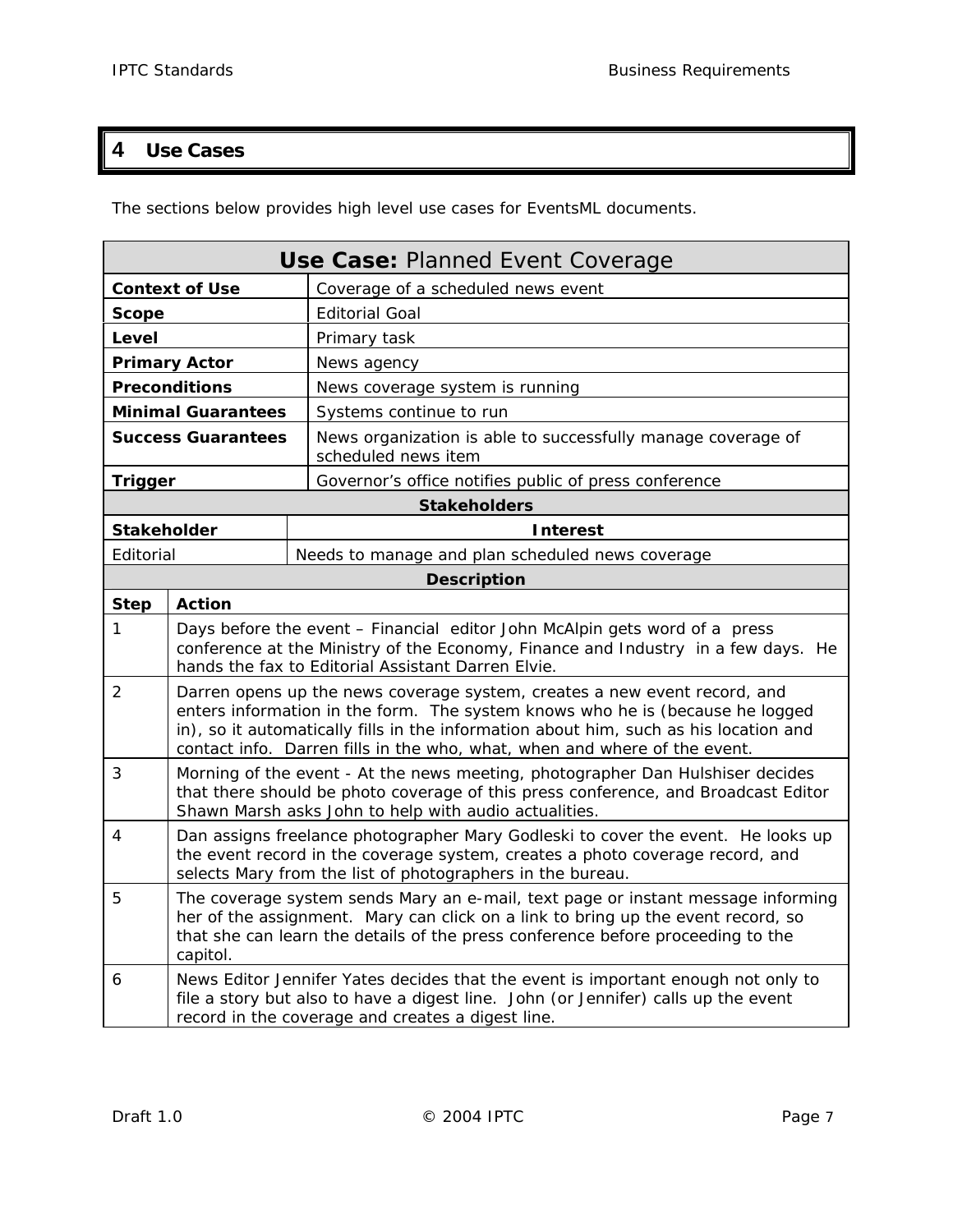|             | <b>Use Case: Planned Event Coverage</b>                                                                                                                                                                                                                                                                                                                                                                          |
|-------------|------------------------------------------------------------------------------------------------------------------------------------------------------------------------------------------------------------------------------------------------------------------------------------------------------------------------------------------------------------------------------------------------------------------|
| 7           | John invokes the text editorial system to create a story. He selects which coverage<br>assignment to relate the story to when he saves the story. He may have several<br>coverage records assigned to him. In this case he picks the Minister of Economy's<br>press conference coverage record.                                                                                                                  |
| 8           | Mary submits her photos to photo editor Henry Durand in the Agency Photo Center,<br>who chooses and tones several good shots. The photo media items are related to<br>the coverage record (and thus the related event record) in the same manner that<br>John related his text story in the previous step.                                                                                                       |
| $\mathsf Q$ | Shawn produces a couple of good actualities as WAV files from John's tape. He<br>selects which coverage assignment to relate the audio to when he saves the audio<br>and associated metadata in the editorial system. They are broadcast on the agency<br>broadcast network and become available in agency Internet audio archive.                                                                               |
| 10          | The coverage system automatically sends a raw digest to the agency news editorial<br>system, where the digest is formatted, finalized and filed on the state wire. The<br>digest includes John's digest line for the press conference.                                                                                                                                                                           |
| 11          | Later that year, while doing research on the Minister of Economy, Finance, and<br>Industry - Supervisor Elizabeth Kennedy sees John's story in the editorial system.<br>Elizabeth calls up the related event record. From the event record, Elizabeth<br>instantly sees all of the related photos and audio clips that have been made<br>available. She can then reuse the related media to finish her research. |

| <b>Use Case: News Agency Daybook</b> |                                                                                                                                                            |  |
|--------------------------------------|------------------------------------------------------------------------------------------------------------------------------------------------------------|--|
| <b>Context of Use</b>                | News agency                                                                                                                                                |  |
| <b>Scope</b>                         | <b>Editorial Goal</b>                                                                                                                                      |  |
| Level                                | Primary task                                                                                                                                               |  |
| <b>Primary Actor</b>                 | Lead editor at local bureau                                                                                                                                |  |
| <b>Preconditions</b>                 | Agency has software that can record events and publish a<br>daybook                                                                                        |  |
| <b>Minimal Guarantees</b>            | Systems continue to run                                                                                                                                    |  |
| <b>Success Guarantees</b>            | News organization has copy of news agency daybook                                                                                                          |  |
| <b>Trigger</b>                       | News agency enters event information into their news coverage<br>planning system                                                                           |  |
|                                      | <b>Stakeholders</b>                                                                                                                                        |  |
| <b>Stakeholder</b>                   | <b>Interest</b>                                                                                                                                            |  |
| News agency                          | Needs to inform local newspapers of its news coverage                                                                                                      |  |
| News organization                    | Needs to consume agency coverage and manage its reporting<br>resources so that its coverage does not overlap with agency unless<br>specifically warranted. |  |
| <b>Description</b>                   |                                                                                                                                                            |  |
| <b>Step</b><br>Action                |                                                                                                                                                            |  |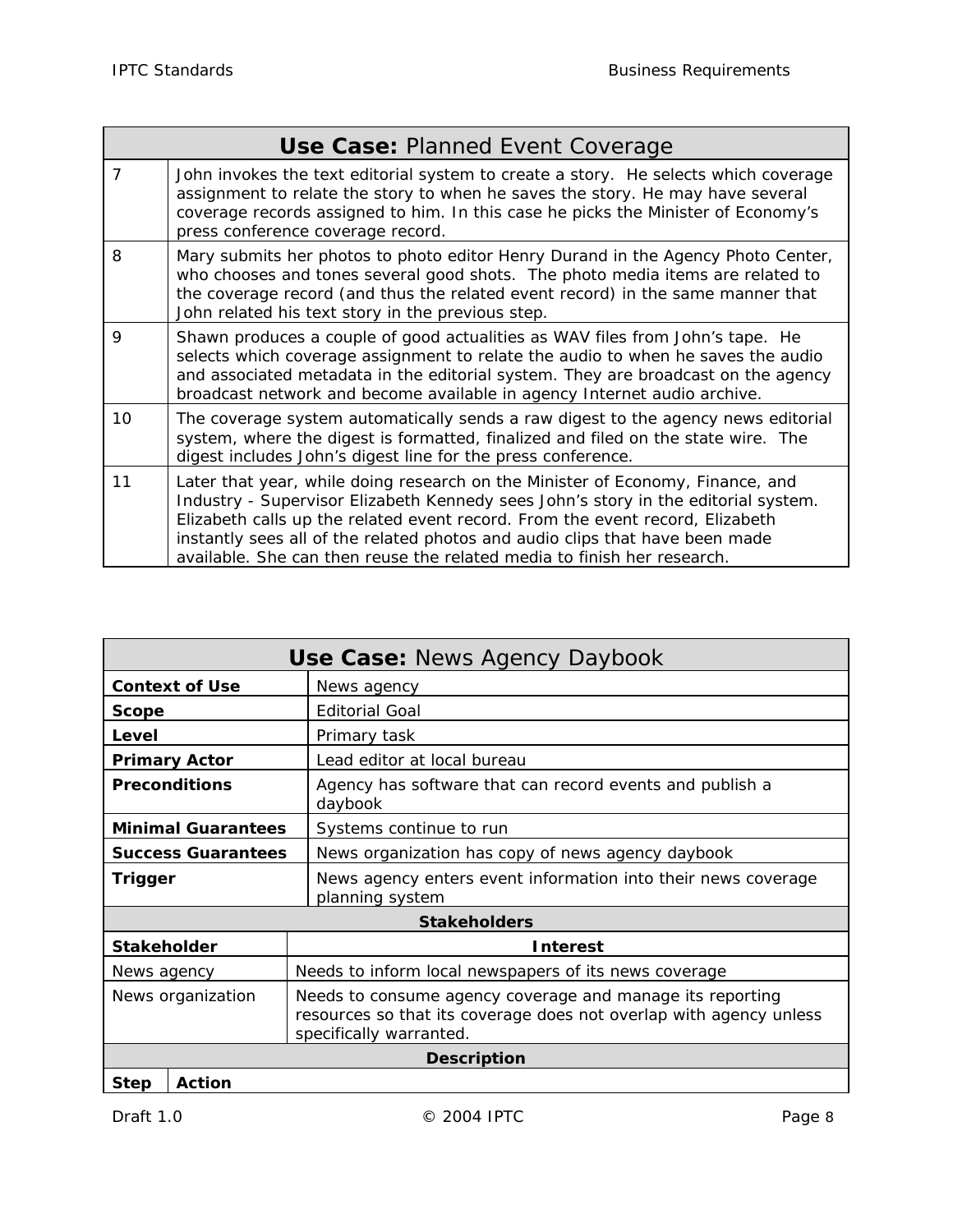f

|                | <b>Use Case: News Agency Daybook</b>                                                                                                                                                                                                                                                                                                                                                                                                                                               |
|----------------|------------------------------------------------------------------------------------------------------------------------------------------------------------------------------------------------------------------------------------------------------------------------------------------------------------------------------------------------------------------------------------------------------------------------------------------------------------------------------------|
|                | News agencies will continually update their news coverage planning system. The<br>planning system would contain information about planned news, such as political<br>conventions, speeches, debates, sporting events, trials, holidays, etc. Each event<br>could be stored as an EventsML document or a similar representation in a database.<br>Not all events are publishable or worthy of placement in a daybook, so they must<br>be recorded as such in the EventsML document. |
| $\mathfrak{D}$ | The coverage planning system would have the ability to generate a listing of the<br>days planned events for publication, known as a daybook. The system would do this<br>by matching all event dates coinciding with the given date. This would be produced<br>as an EventsML document.                                                                                                                                                                                            |
| 3              | The daybook EventsML document would provide the who, what, when, and where of<br>the event. It would also contain coverage information that indicates how the news<br>agency plans to cover the event.                                                                                                                                                                                                                                                                             |
| 4              | Upon receiving the EventsML document, a news organization can determine how the<br>news agency is going to be covering local events of the day, and they can plan their<br>coverage accordingly. For example, the agency might not assign a photographer to<br>cover the Mayoral speech if they know that the news agency will already have photo<br>coverage of that event.                                                                                                       |

| <b>Use Case:</b> Sports League Publishes Season Schedule |                                                                                                                                                                                                         |  |  |
|----------------------------------------------------------|---------------------------------------------------------------------------------------------------------------------------------------------------------------------------------------------------------|--|--|
| <b>Context of Use</b>                                    | Integration between event publisher and news agency                                                                                                                                                     |  |  |
| <b>Scope</b>                                             | System Goal                                                                                                                                                                                             |  |  |
| Level                                                    | Primary task                                                                                                                                                                                            |  |  |
| <b>Primary Actor</b>                                     | News organization                                                                                                                                                                                       |  |  |
| <b>Preconditions</b>                                     | XMLDriver and EAI systems are running                                                                                                                                                                   |  |  |
| <b>Minimal Guarantees</b>                                | Systems continue to run                                                                                                                                                                                 |  |  |
| <b>Success Guarantees</b>                                | News organization assignment system has record of entire season<br>schedule                                                                                                                             |  |  |
| <b>Trigger</b>                                           | League makes the decision to publish season schedule                                                                                                                                                    |  |  |
|                                                          | <b>Stakeholders</b>                                                                                                                                                                                     |  |  |
| <b>Stakeholder</b>                                       | <b>Interest</b>                                                                                                                                                                                         |  |  |
| League                                                   | A league can efficiently transfer season schedule information to news<br>organizations thus better ensuring coverage of their league and<br>reducing the chance of errors and associated support costs. |  |  |
| News agency                                              | News agency is able to receive entire season schedule efficiently<br>without error-prone data entry                                                                                                     |  |  |
| <b>Description</b>                                       |                                                                                                                                                                                                         |  |  |
| <b>Action</b><br><b>Step</b>                             |                                                                                                                                                                                                         |  |  |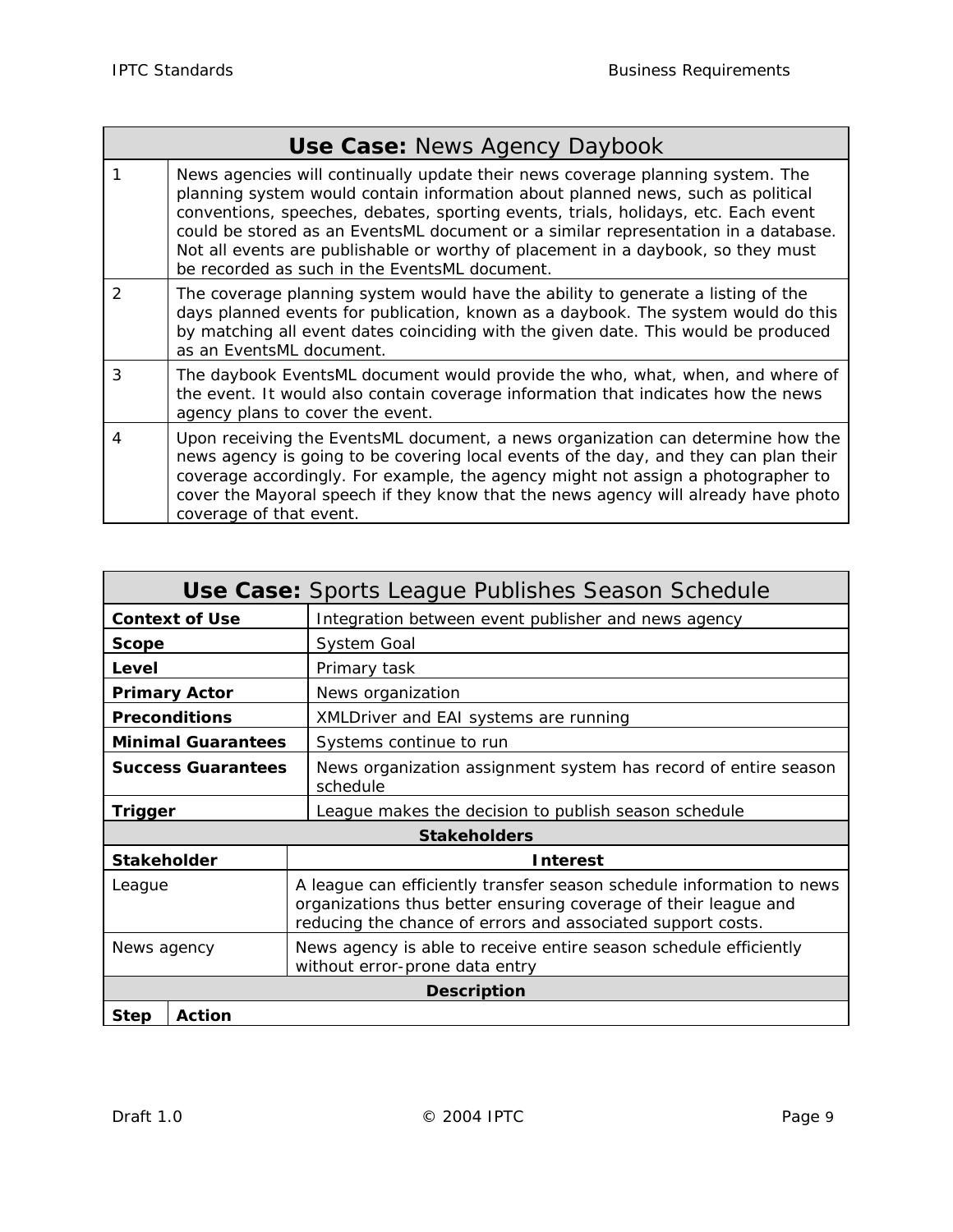Ť.

ä

|   | <b>Use Case:</b> Sports League Publishes Season Schedule                                                                                                                                                                                                                                                                                                           |
|---|--------------------------------------------------------------------------------------------------------------------------------------------------------------------------------------------------------------------------------------------------------------------------------------------------------------------------------------------------------------------|
|   | League creates EventsML file from season data stored in their database systems.<br>They could either create one document for the entire season, or one document per<br>game. In the former case, there would be one main EventsML event for the season<br>with subevents for each game. In the later case, each game document would have<br>an event for the game. |
| 2 | Each game event would list who (players, coaches, teams, etc.), when (time and<br>duration of game), and where (stadium) of the game.                                                                                                                                                                                                                              |
| 3 | The EventsML file(s) are made available on the league web site or otherwise<br>transported to news organization consumers.                                                                                                                                                                                                                                         |
| 4 | News organization ingests the events into their news planning system, which makes<br>the various fields available for searching and browsing.                                                                                                                                                                                                                      |
| 5 | News organization augments the EventsML file(s) with coverage information. This<br>allows them to manage their news coverage of all the games.                                                                                                                                                                                                                     |
| 6 | News organization can republish the EventsML files with augmented coverage<br>information to listing services (aggregators) which will allow the listing services to<br>publish the coverage (for example network TV coverage) for games. This will allow<br>the public to know what TV channel is covering their favorite sports team.                            |

| <b>Use Case: Urgent Breaking News</b> |                                                                                                                                                                                                                               |                                                                                    |
|---------------------------------------|-------------------------------------------------------------------------------------------------------------------------------------------------------------------------------------------------------------------------------|------------------------------------------------------------------------------------|
| <b>Context of Use</b>                 |                                                                                                                                                                                                                               | Coverage of urgent breaking news item                                              |
| <b>Scope</b>                          |                                                                                                                                                                                                                               | <b>Editorial Goal</b>                                                              |
| Level                                 |                                                                                                                                                                                                                               | Primary task                                                                       |
|                                       | <b>Primary Actor</b>                                                                                                                                                                                                          | News agency                                                                        |
|                                       | <b>Preconditions</b>                                                                                                                                                                                                          | News coverage system is running                                                    |
|                                       | <b>Minimal Guarantees</b>                                                                                                                                                                                                     | Systems continue to run                                                            |
| <b>Success Guarantees</b>             |                                                                                                                                                                                                                               | News organization is able to successfully manage coverage of<br>breaking news item |
| <b>Trigger</b>                        |                                                                                                                                                                                                                               | Breaking news occurs                                                               |
|                                       |                                                                                                                                                                                                                               | <b>Stakeholders</b>                                                                |
|                                       | <b>Stakeholder</b><br><b>Interest</b>                                                                                                                                                                                         |                                                                                    |
| Editorial                             |                                                                                                                                                                                                                               | Needs to cover breaking news as quickly and efficiently as possible                |
| <b>Description</b>                    |                                                                                                                                                                                                                               |                                                                                    |
| <b>Step</b>                           | <b>Action</b>                                                                                                                                                                                                                 |                                                                                    |
| 1                                     | There is a serious explosion in the subway in Moscow at rush hour.                                                                                                                                                            |                                                                                    |
| 2                                     | News reporter Alisa Yudin hears about this from police activity and makes a few<br>phone calls. She files a NewsAlert and writes a first lead with an alert before<br>running out to the scene of the explosion.              |                                                                                    |
| 3                                     | The alert causes the news coverage system to automatically create a new event<br>record that includes the headline (or even the full first lead) as the event<br>description, the date and time, and information about Alisa. |                                                                                    |

ł.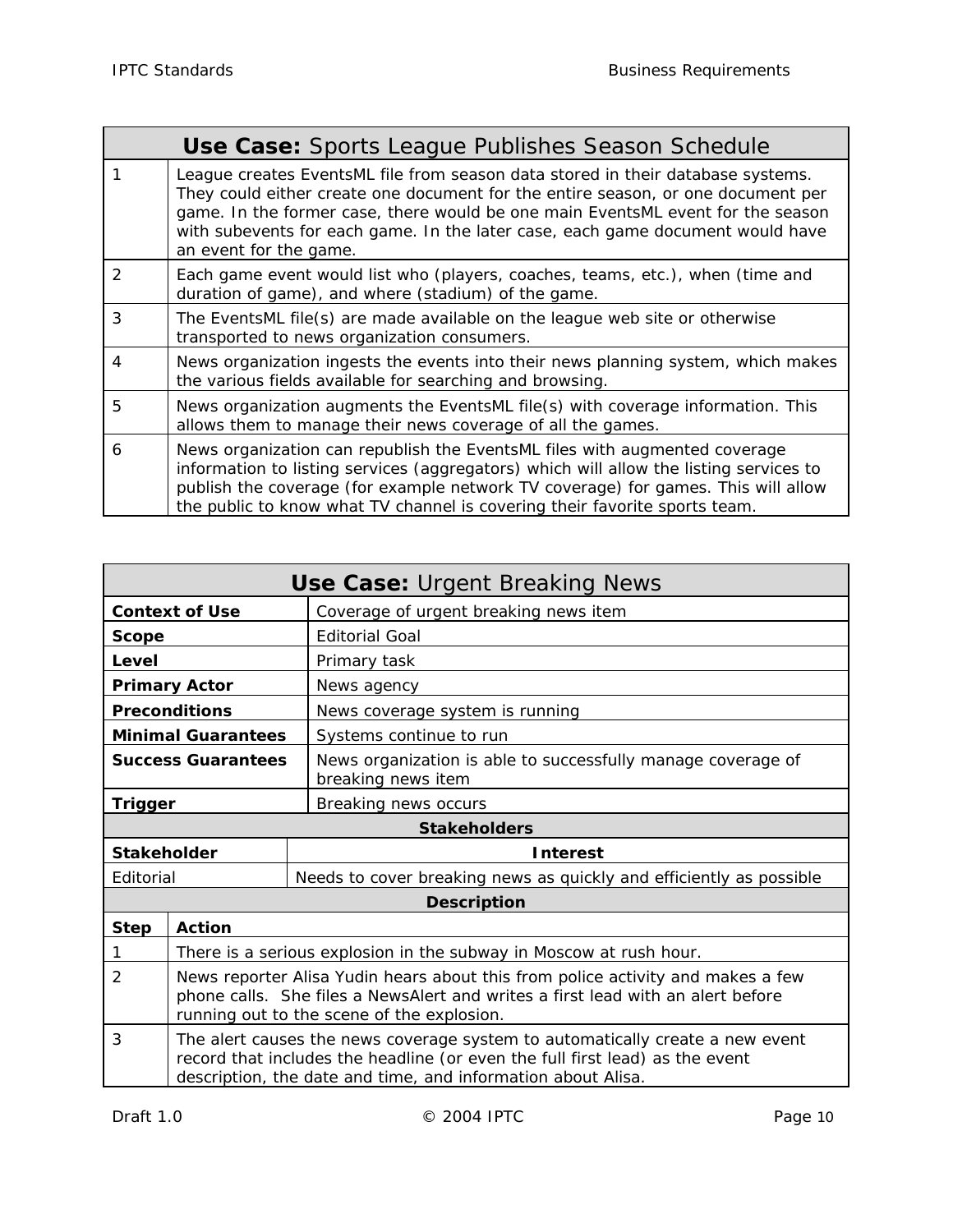| <b>Use Case: Urgent Breaking News</b> |                                                                                                                                                                                                                                                                                                                                                                                                                                                                       |  |
|---------------------------------------|-----------------------------------------------------------------------------------------------------------------------------------------------------------------------------------------------------------------------------------------------------------------------------------------------------------------------------------------------------------------------------------------------------------------------------------------------------------------------|--|
| $\overline{4}$                        | The news coverage system automatically associates the story with the event as an<br>related media item.                                                                                                                                                                                                                                                                                                                                                               |  |
| 5                                     | Moments later - City News Editor Oleg Lukin assigns reporter Boris Kuzmin to get<br>reaction from people who observed the explosion. He goes into the event record,<br>creates a new text item and selects Boris' name from the list of news reporters.<br>The coverage system sends a message to Boris' pager. Boris receives the message<br>while onsite at the Transportation Authority preparing to cover a routine press<br>conference, and leaves for downtown. |  |
| 6                                     | Oleg decides that it would be great to send a photographer along with Boris to<br>capture the scene from above. He calls editor Lana Karpov in photos.                                                                                                                                                                                                                                                                                                                |  |
| $\overline{7}$                        | Lana looks at her alerts list in the coverage system and opens the event record.<br>She creates a new photo coverage assignment in the event record and selects<br>Eduard Bykov to accompany Boris Kuzmin.                                                                                                                                                                                                                                                            |  |
| 8                                     | Eduard and Boris create their story and photo(s), the event records in the coverage<br>system are updated with the related media items.                                                                                                                                                                                                                                                                                                                               |  |
| 9                                     | Later still - several text stories and photos have been created and related to the<br>event record in the coverage system.                                                                                                                                                                                                                                                                                                                                            |  |
| 10                                    | Meanwhile, the President hastily calls a press conference to discuss the state's<br>response to the explosion, which is being treated as a terrorist incident Political<br>News Editor Lev Savin assigns Marc Voronov to cover this. Marc brings a tape<br>recorder to capture actualities.                                                                                                                                                                           |  |
| 11                                    | Lev begins creating a new event record in the coverage system. He enters the<br>event description. The coverage system categorizer detects a very close match with<br>another event record - Alisa's original event record for the bombing story - and<br>pops up a window suggesting a link to it. Lev clicks OK to relate his event record to<br>Alisa's.                                                                                                           |  |
| 12                                    | Alternatively, Lev looks at the existing event record in coverage system creates a<br>new coverage record with a link to Alisa's original event record. Lev enters the<br>coverage description.                                                                                                                                                                                                                                                                       |  |
| 13                                    | Marc creates his story (using the editorial system), he selects the bombing<br>assignment as the assignment to which the news story media should be related<br>when saved.                                                                                                                                                                                                                                                                                            |  |
| 14                                    | Capitol Broadcast Editor Nina Akamov creates audio clips from Marc's tape; these<br>are also attached to the event record in the coverage system.                                                                                                                                                                                                                                                                                                                     |  |
| 15                                    | A similar process takes place in the national capitol as the head of state holds his<br>own press conference. The categorization engine also detects a close match<br>between the national reporter's event record and Alisa's original one, so once again<br>it suggests a link to Alisa's event record; either that, or the Washington reporter<br>views Alisa's event record and manually decides to relate the media to the existing<br>event record.             |  |
| 16                                    | The agency broadcast news national editor Raisa Fomin is creating a package of<br>coverage of the bombing for a multimedia feed to TV stations. She looks in the<br>coverage system and finds three linked event records: one from the bureau in the<br>city where the bombing took place, one from the state capitol bureau, and one from<br>a reporter in the national bureau.                                                                                      |  |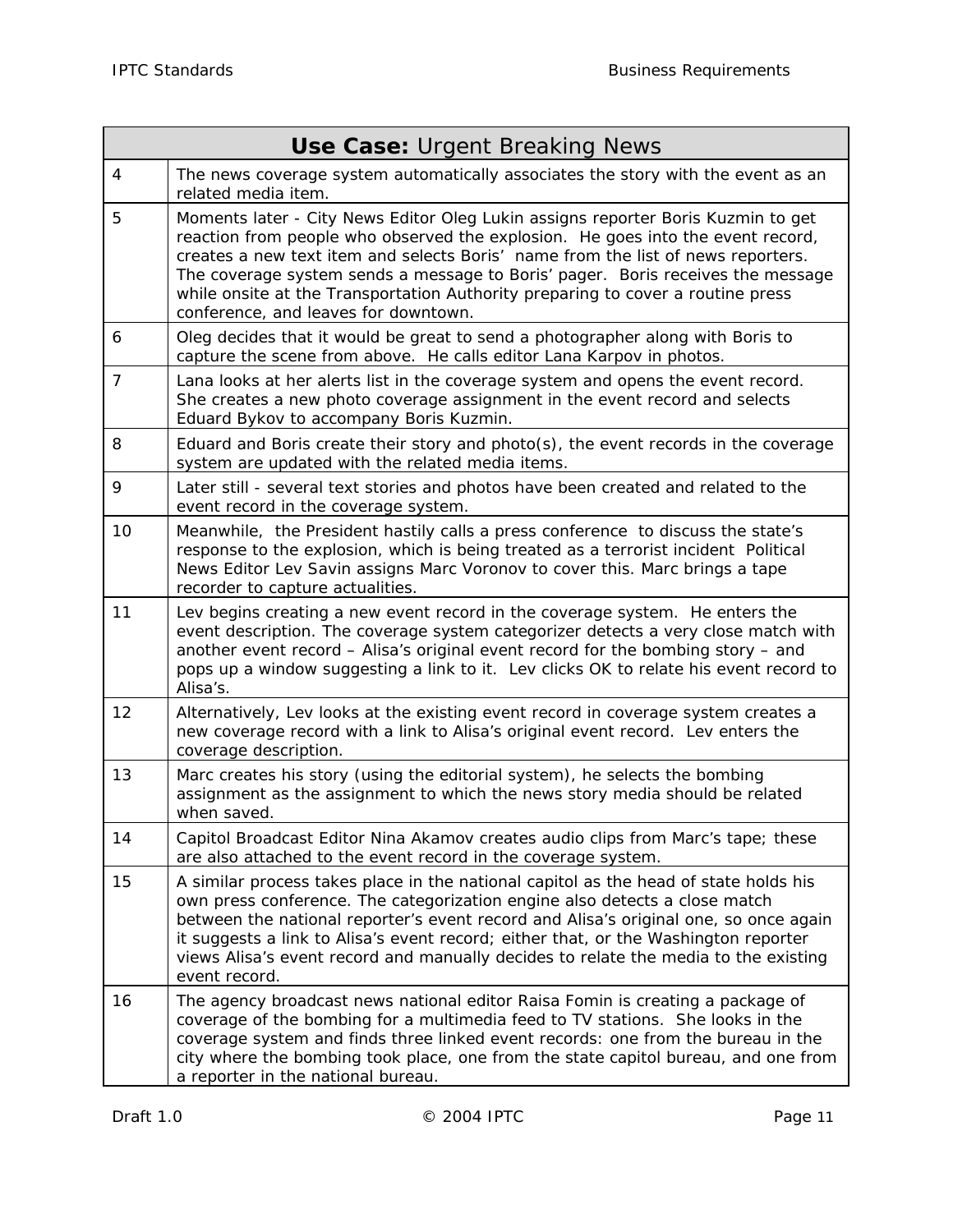$\Gamma$ 

| <b>Use Case: Urgent Breaking News</b> |                                                                                                                                                                                                                                                                                                                                                                  |  |
|---------------------------------------|------------------------------------------------------------------------------------------------------------------------------------------------------------------------------------------------------------------------------------------------------------------------------------------------------------------------------------------------------------------|--|
| 17                                    | From the media items related to the event records, Raisa sees several photos, audio<br>clips, and video clips as well as text stories. In addition, she gets the broadcast<br>graphics team to create a background graphic for TV stations to use with audio<br>clips. The graphic media item is related to the original event record in the coverage<br>system. |  |
| 18                                    | Raisa selects a number of the aforementioned video clips and a couple of audio clips<br>suitable for television use, links them in with the lead story, and moves the<br>resulting package onto the TV wire using the appropriate content packaging tool.                                                                                                        |  |
| 19                                    | The next day – the Mayor's office issues a statement with the toll of deaths and<br>injuries, and a monetary damage estimate.                                                                                                                                                                                                                                    |  |
| 20                                    | City News Editor Oleg Lukin assigns Alisa to write a story on the Mayor's statement.<br>In the coverage system, he creates a coverage record that he links to the event<br>created for the original alert (he knows to link it himself, since his bureau created<br>the original one).                                                                           |  |
| 21                                    | The process continues as more coverage of the bombing unfolds, all linked to the<br>original alert for quick, easy reference as an EventsML package.                                                                                                                                                                                                             |  |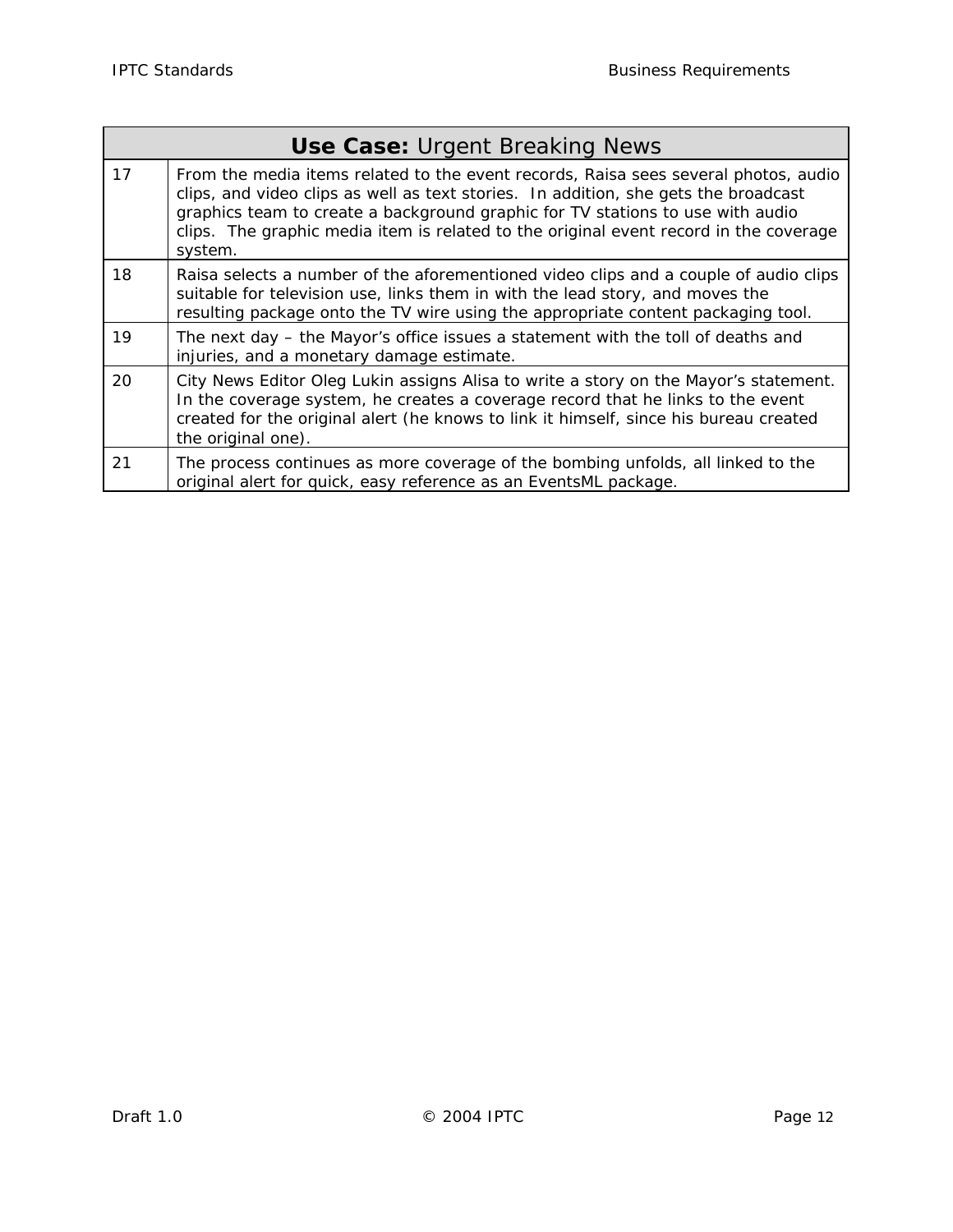## <span id="page-16-0"></span>**5 Requirements**

The sections below provide the requirements for the EventsML information interchange standard.

## **5.1 Information Requirements**

This section outlines the specific information that must be supported by the EventsML standard. The information requirements are broken into three categories. Event information, Coverage information, and generic Meta information. The Event information describes the news event itself. The Coverage information describes the news coverage assignment information, if any, for a particular event. The Meta information contains reusable generic descriptive information about people, organizations, contacts, and locations.

The information requirements are identified by name (instead of number). Each requirement includes a brief description and an indication if whether the information is mandatory and repeatable. Please note that the requirement names are provided for identification purposes only and do not necessarily reflect the actual names to be used in the final EventsML standard.

## **5.1.1 Event Information**

The Event information describes a particular event in detail. This includes the "who", "what", "when", and "where" information for the event along with identification and publication (news management) information. The Event information also includes facilities for relating events to each other and relating media items (both complete and incomplete) to the Event information.

#### 5.1.1.1 Related Events

The EventsML standard must support the relation of events to other events. The relation must include a link to another event. It must also include information describing the link relationship. Possible relationships can include (but should not be limited to) chronological ordering, siblings in a collection, and parent-child (main and sub-events).

#### 5.1.1.2 Related Media

The EventsML standard must support the relation of events to media items. The relation could be to media items that already exist, or planned media items. If the publisher has a system where he/she can assign id's to unpublished material in advance this could be included here to indicate that the event will be covered and when that is done the result will be found here/have this id.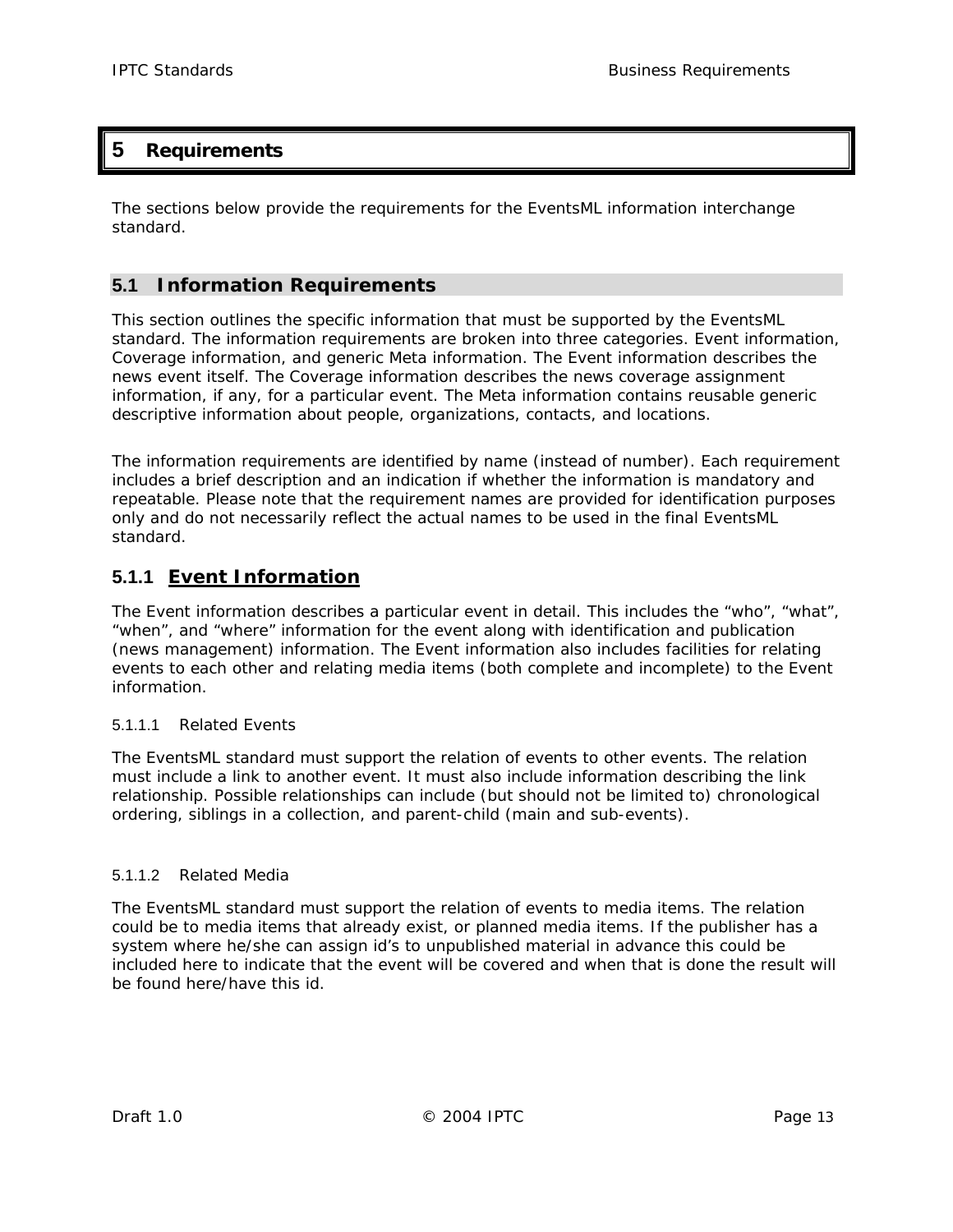#### 5.1.1.3 Identification

Identification of the event. This should be done by the provider of the information but could include globally unique identification of an event if it exists.

|                         | PubEventId Mandatory, non repeatable                                                                                     |
|-------------------------|--------------------------------------------------------------------------------------------------------------------------|
|                         | ID assigned by the publisher. Publisher of this information. (But<br>possibly not the organizer.)                        |
| GlobalEventId           | Optional, non repeatable                                                                                                 |
|                         | A globally unique ID. If this is possible and exists.                                                                    |
| PublicationId           | Optional, non repeatable                                                                                                 |
|                         | Publication ID with which publication (daybook) is this associated                                                       |
| Publisher               | Optional, non repeatable                                                                                                 |
|                         | Data about the publisher. For IPTC this exists in NewsML.                                                                |
| <b>CreateDateTime</b>   | Optional, non repeatable                                                                                                 |
|                         | Formal datetime of creation When this information was created not<br>really connected to the datetime info of the event. |
| Creator/Contributor     | Mandatory, non repeatable                                                                                                |
|                         | Local to the provider. As in NewsML.                                                                                     |
| <b>RevisionDateTime</b> | Optional, non repeatable                                                                                                 |
|                         | When the information was revised. As in NewsML.                                                                          |
|                         | RevisedBy Optional, non repeatable                                                                                       |
|                         | Party making the last revision.                                                                                          |
| <b>RevisionNumber</b>   | Optional, non repeatable                                                                                                 |
|                         | Which revision level of the information.<br>As in NewsML.                                                                |
| <b>ServiceID</b>        | Optional, non repeatable                                                                                                 |
|                         | If various collections of event data                                                                                     |

#### 5.1.1.4 Metadata

Metadata about the event Categories, areas of interest, geographical areas, language, importance, links etc.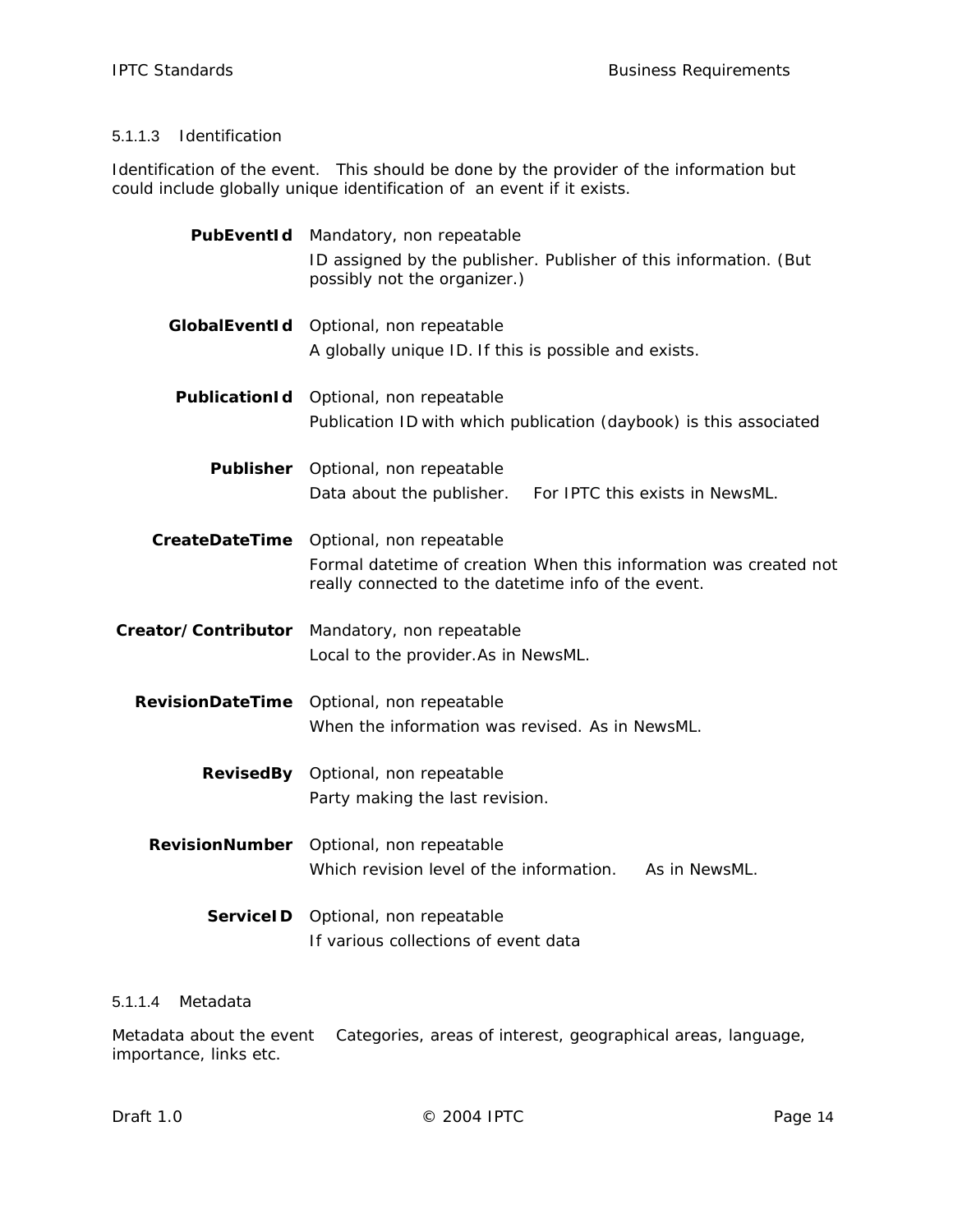|              | Subject Optional, repeatable                                                                                                                                                                                                                                     |
|--------------|------------------------------------------------------------------------------------------------------------------------------------------------------------------------------------------------------------------------------------------------------------------|
|              | What subjects the event cover<br>According to the SRS.                                                                                                                                                                                                           |
| Type         | Optional, non repeatable                                                                                                                                                                                                                                         |
|              | Type of event According to controlled vocabulary.                                                                                                                                                                                                                |
| Language     | Optional, repeatable                                                                                                                                                                                                                                             |
|              | Language in which the event will be described. There might be<br>several languages in the same event both sequentially and<br>simultaneously. Language info for the actual text content of<br>various elements should be indicated with the xml: lang attribute. |
|              | Translations Optional, non repeatable                                                                                                                                                                                                                            |
|              | Translations in which the event will be available. Not necessary the<br>same as language ID (above).                                                                                                                                                             |
| Keyword      | Optional, repeatable                                                                                                                                                                                                                                             |
|              | Keywords describing the event. For searching and filtering                                                                                                                                                                                                       |
|              | purposes.                                                                                                                                                                                                                                                        |
|              | OfInterestTo Optional, repeatable                                                                                                                                                                                                                                |
|              | The publishers view of interested audience. Much like in NewsML.                                                                                                                                                                                                 |
|              |                                                                                                                                                                                                                                                                  |
| Geographical | Optional, non repeatable                                                                                                                                                                                                                                         |
|              | Various details of geographical information. In a more controlled<br>and computer friendly format compared to the more free format<br>described in the "Where" section.                                                                                          |
| Note         | Optional, repeatable                                                                                                                                                                                                                                             |
|              | Special notes.                                                                                                                                                                                                                                                   |
|              | SupportMaterial Optional, repeatable                                                                                                                                                                                                                             |
|              | Additonal material for the publication of this event. Most likely                                                                                                                                                                                                |
|              | logos and pictures describing the event. Could also be sound and<br>vide or even other texts. Should have elements and attributes to<br>describe the format and role of the material.                                                                            |
| Slug         | Optional, non repeatable                                                                                                                                                                                                                                         |
|              | Slug summary of event.                                                                                                                                                                                                                                           |
| Covered      |                                                                                                                                                                                                                                                                  |
|              | Optional, non repeatable<br>Will the event be covered by the publisher.                                                                                                                                                                                          |
|              |                                                                                                                                                                                                                                                                  |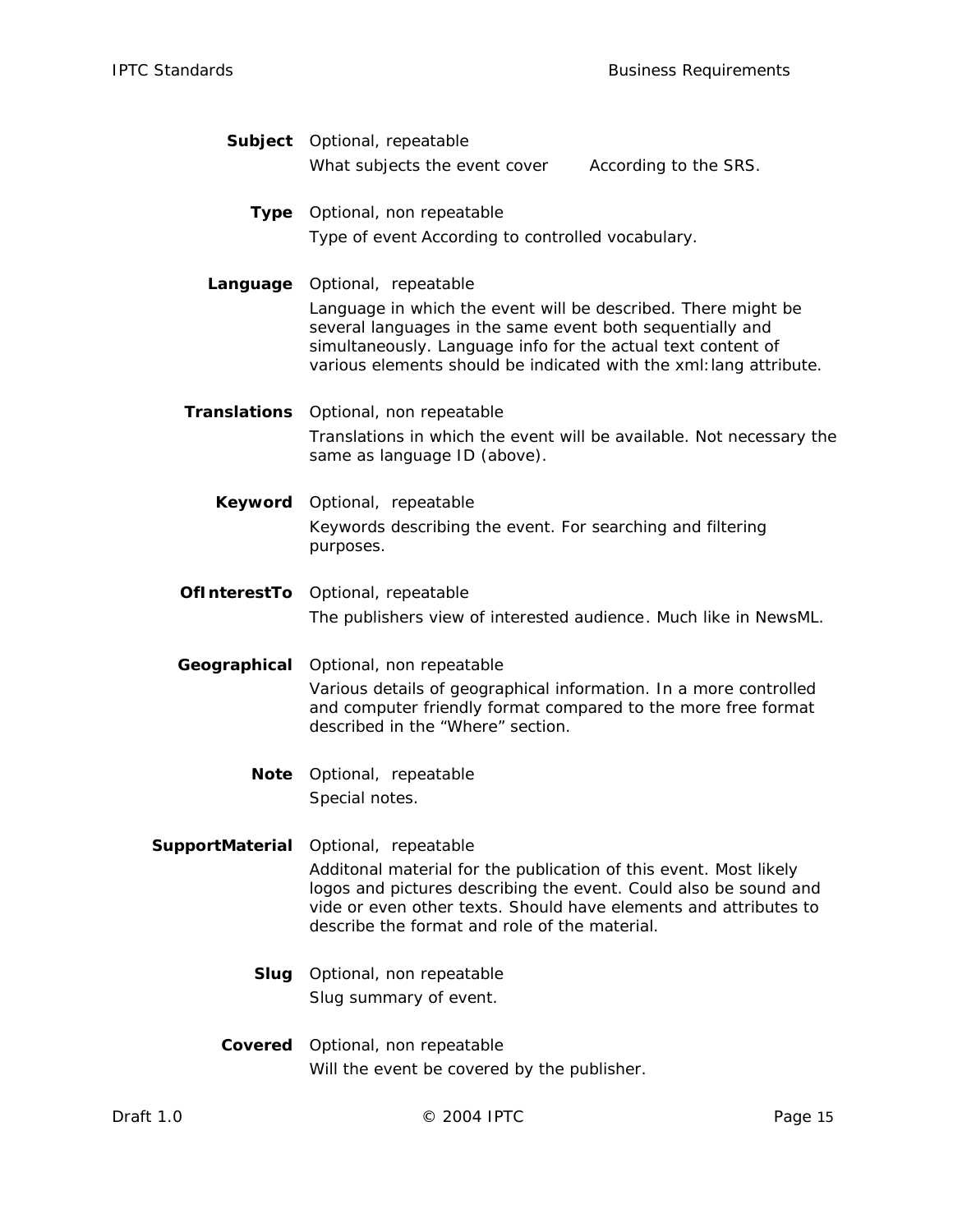**Indicator** *Optional, non repeatable*  When item is published - message to the users indicating specific details on event; e.g. 'first': agency is the first to communicate event, 'alert': warning to users indicating importance of event.

#### 5.1.1.5 Publication

Publication data for this provider for this event. Things like embargoes, copyright etc.

| <b>Copyright</b> Optional, non repeatable |
|-------------------------------------------|
| Copyright information                     |

- **Embargo** *Optional, non repeatable*  Publish time If there is an embargo on the information and possibly an ending time.
- **Restrictions** *Optional, repeatable*  More generic publication information that can cover more restrictions than just embargoes. Similar to NewsML news management.

#### 5.1.1.6 When

Date and time information about the event. This should include data about the timing event, duration, repetition, status etc. This should also include information on event registration and accreditation.

|         | <b>StartDate</b> Mandatory, non repeatable                               |
|---------|--------------------------------------------------------------------------|
|         | Date when the event starts. This is overall info for the whole event.    |
|         | <b>StartTime</b> Optional, non repeatable                                |
|         | Time when the event starts. This is overall info for the whole<br>event. |
|         | <b>EndDate</b> Optional, non repeatable                                  |
|         | Date when the event ends. This is overall info for the whole event.      |
| EndTime | Optional, non repeatable                                                 |
|         | Time when the event ends. This is overall info for the whole event.      |
|         |                                                                          |

**Length/Duration** *Optional, non repeatable*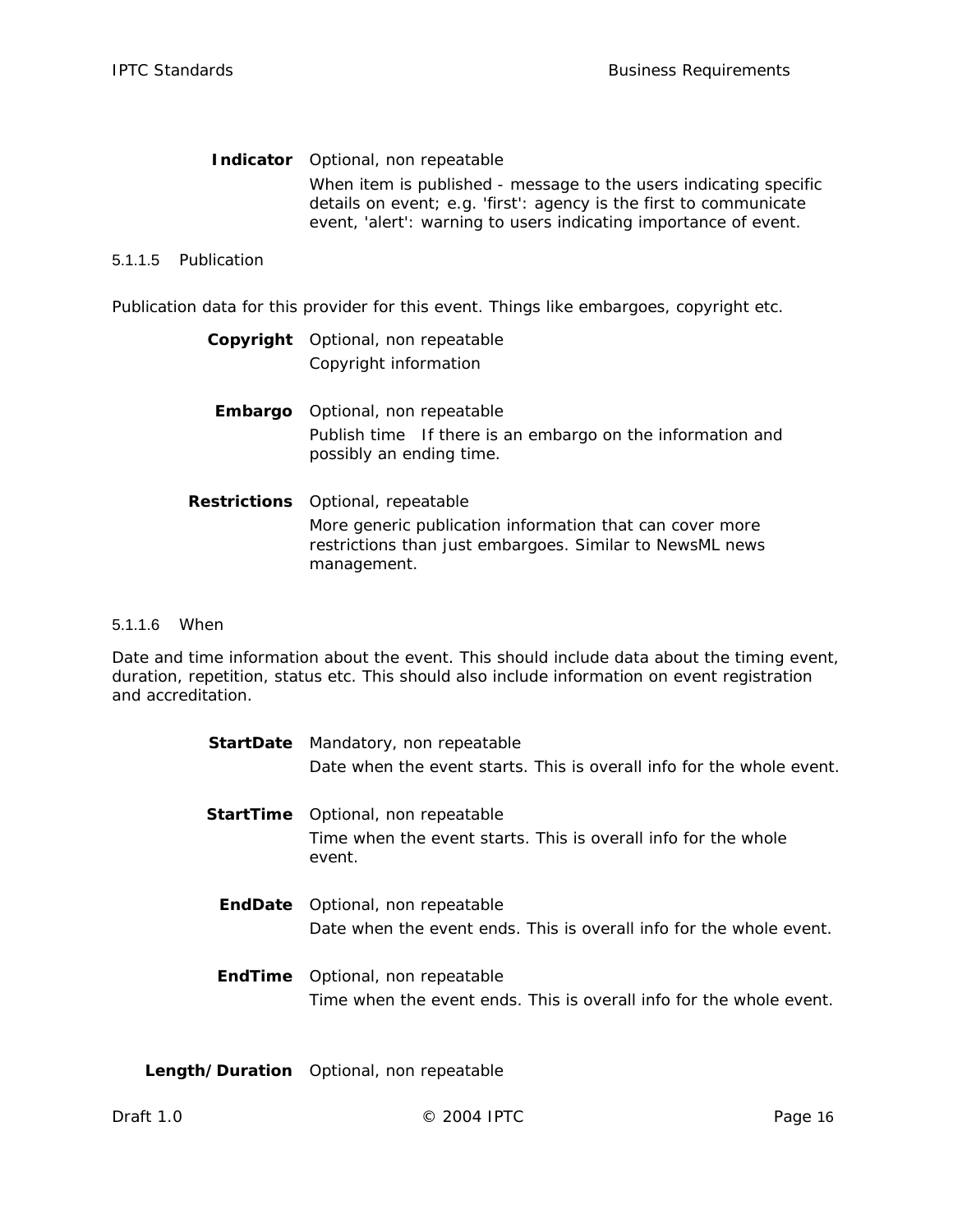Length of event Should be possible to deduct from start and end. But might be interesting for specific events which have a very precise length but where maybe end is empty.

**Status** *Optional, non repeatable*  How certain the event is. According to controlled vocabulary.

#### **PlannedPublication** *Optional, non repeatable*  **DateTime**

**Historical** *Optional, non repeatable*  If the event is a historical event. Information and possible links to the original event.

**Reoccurring** *Optional, non repeatable*  If the event reoccurs at some time or interval. It should be

possible to indicate this either through set datetime information or through relative information of the type "first day of each year", "One month later", etc. Must support the information below, at a minimum:

- Interval Recurring
- Day/month Recurring
- Include Weekends
- **Registration** *Optional, repeatable*  How and when to register to participate. Could also include information about cost etc.
- **Accreditation** *Optional, repeatable*  How and when for news-people to get accredited for an event. Mostly internal usage but could also be transmitted to other news organizations etc.

#### 5.1.1.7 Where

Location of the event. Possibilities of real geographical location(s) as well as virtual locations for broadcasts, web-conferences etc.

**Location** *Mandatoryl, repeatable*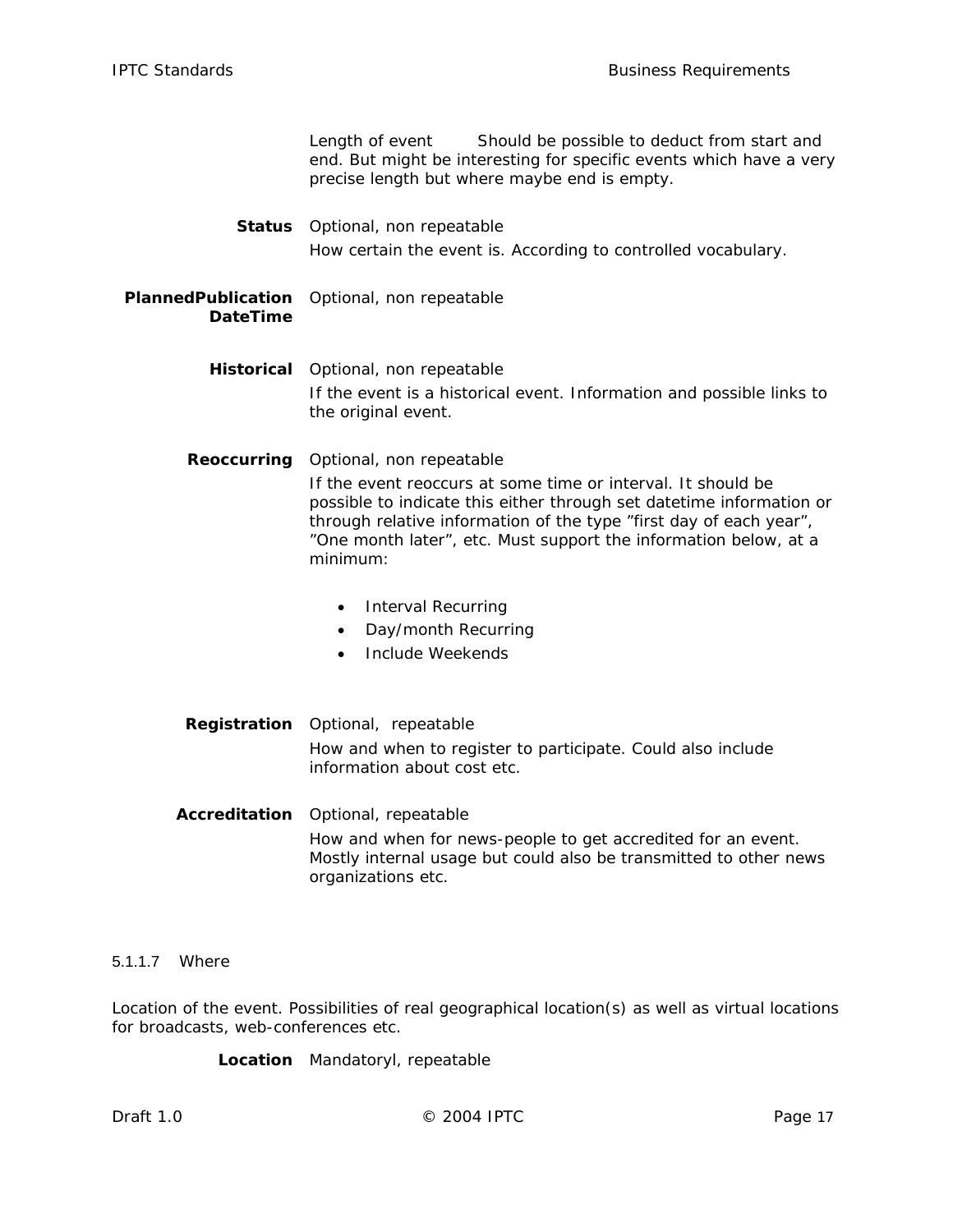Location of event. This need to be broken up into various elements for place, street, city, country, etc. Should be repeatable for events in several locations simultaneously.

#### **Link** *Optional, repeatable*  Virtual locations. Web conference, broadcasts, teleconference etc.

#### **Direction** *Optional, repeatable*  Free text description If you need to have a more lengthy description of the location and how to get there. "The king inaugurate a tourist path in the mountains." Not easy to describe with street, city etc.

#### 5.1.1.8 What

Description of the event. Mostly text describing the event. Some provided for publication in various formats, other for informal internal or external use. Links to more information.

- **Title** *Mandatory, non repeatable*  Like a headline for the event. This should always have some information so the event could be listed with some meaningful text.
- **Summary** *Optional, non repeatable*  Text summary of the event. This should be mostly unformatted text but we might consider some markup.
	- **Text** *Optional, non repeatable*  Text describing the event. Possible container for more rich markup version of the summary.
	- **Links** *Optional, repeatable*  Link to more info about the event. Could be web-pages, related info, published documents etc. Preferably a generic element with attributes to show the purpose.

#### 5.1.1.9 Parties

There can be many parties associated with an event. A party can be any a subject of coverage, a contact, a journalist assigned to cover the event, a company/organization associated with the event, or a contact as described below: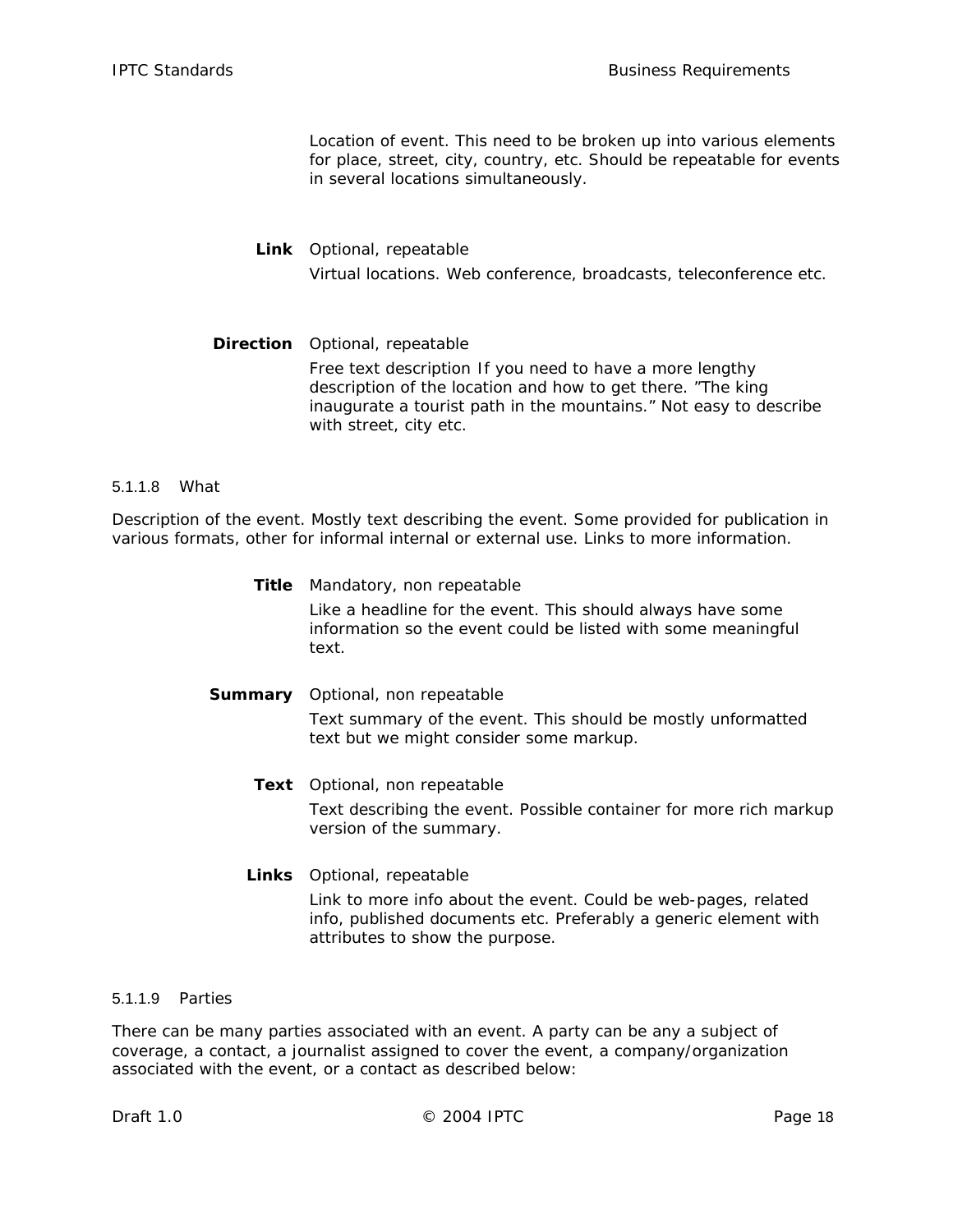- <span id="page-22-0"></span>• **Subject of Coverage** - Parties involved in the event. Mostly information about people and their role in this event.
- **Organizer** Parties organizing the event. Contact information about the organizers. Could include links to more information about them (see below).
- **Information Supplier** Supplier of event info other than organizer. Often this information is gathered by other parties and distributed in other forms. Could include information about the reliability of the information (see below).
- **Contacts** These are general contacts for the event. This should include contact type information.

The generic information associated with most parties is described in [5.1.3 Meta Information](#page-24-1) below. The following non-generic party fields:

> **Link** *Optional, repeatable*  Organizer specific. Links to more general pages with info about the organizers separate from the actual event.

**Reliability** *Optional, non repeatable*  Reliability of provider of event information.

## **5.1.2 Coverage Information**

The coverage information describes the plan of news coverage for this event. Each event may have zero or more assignments containing this coverage information. This information can be used internally within a news organization for assignment of resources, planning of coverage, etc. It can also be used to publish information about expected coverage, so that consumers of the news coverage can plan their own news coverage accordingly.

#### **AssignedTo** *Optional, repeatable*

Person assigned to this event. Could be repeated if several with additional info on their individual task. Should include the following information in addition to the party (see "Party" in [5.1.3 Meta](#page-24-1) [Information](#page-24-1) below) information for the assignee:

- reporter initials
- type of reporter
- expertise
- assigned coverage

**AssignmentId** *Mandatory, non repeatable*  The id that uniquely identifies this assignment.

**Status** *Optional, non repeatable* 

Status of the assignment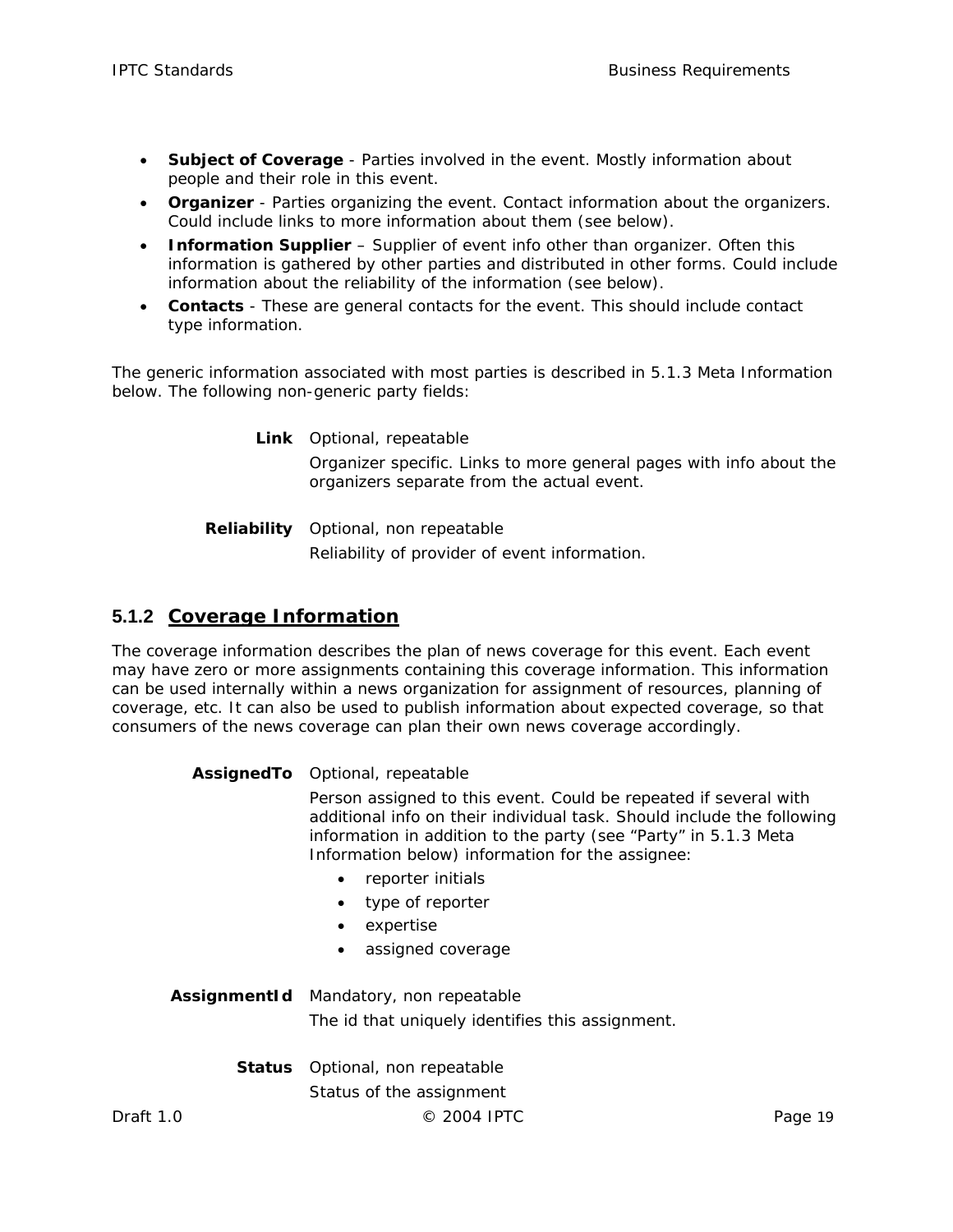**TypeOfCoverage** *Mandatory, repeatable*  Text, Pictures, Video, Collection…

**TypeCoverage** *Optional, repeatable*  **Details** Depending on format (But maybe all this need to be nested with each assignedto since they can have various deadlines etc). One example would be the expected word length of a news story.

- **Deadline** *Optional, non repeatable*  When the result is due
	- **Slug** *Optional, non repeatable*  Assigned slug
- **Destination** *Optional, non repeatable*  Internal or external
	- **Priority** *Optional, non repeatable*  Priority of Coverage

**StartDateTime** *Optional, non repeatable*  When the assignment starts. This is overall info for the whole assignment.

**EndDateTime** *Optional, non repeatable*  When the assignment ends. This is overall info for the whole assignment.

**Length/Duration** *Optional, non repeatable*  Length of assignment. Should be possible to deduct from start and end. But might be interesting for specific events which have a very precise length but where maybe end is empty.

**Reoccurring** *Optional, non repeatable*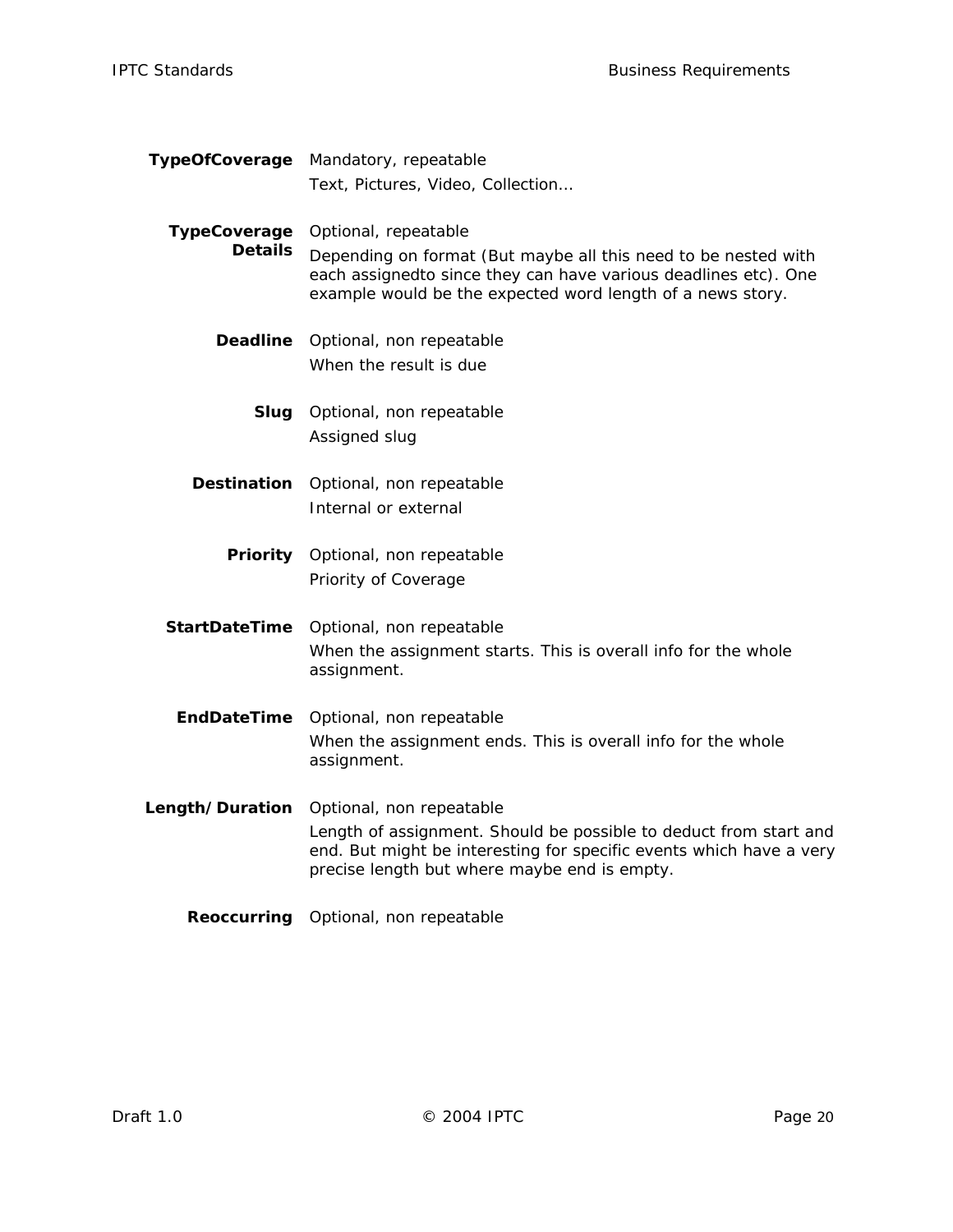<span id="page-24-0"></span>If the assignment reoccurs at some time or interval. It should be possible to indicate this either through set datetime information or through relative information of the type "first day of each year", "One month later", etc. Must support the information below, at a minimum:

- Interval Recurring
- Day/month Recurring
- Include Weekends
- Repeat viewpoint

#### 5.1.2.1 Related Media

The EventsML standard must support the relation of coverage assignments to media items. The relation could be to media items that already exist, or planned media items. If the publisher has a system where he/she can assign id's to unpublished material in advance this could be included here to indicate that the event will be covered and when that is done the result will be found here/have this id.

#### <span id="page-24-1"></span>**5.1.3 Meta Information**

The sections below describe the generic metadata that can be reused to describe various information entities in the EventsML standard.

#### 5.1.3.1 Parties

This section describes the various metadata that is used to describe a party. EventsML requires that a party be a person or an organization.

The following metadata is associated with an organization party:

- **Company** Name of the company/organization
- **CompanyId** ID associated with the company/organization (stock symbol, etc.)
- **Sector** Industry sector for the company/organization
- **Location** location information for the company/organization (see "Location" section below)
- **ContactInfo** contact information for the company/organization (see "Contact Information below)

The following metadata is associated with a person party:

- **Salutation**
- **FirstName**
- **MiddleName**
- **LastName**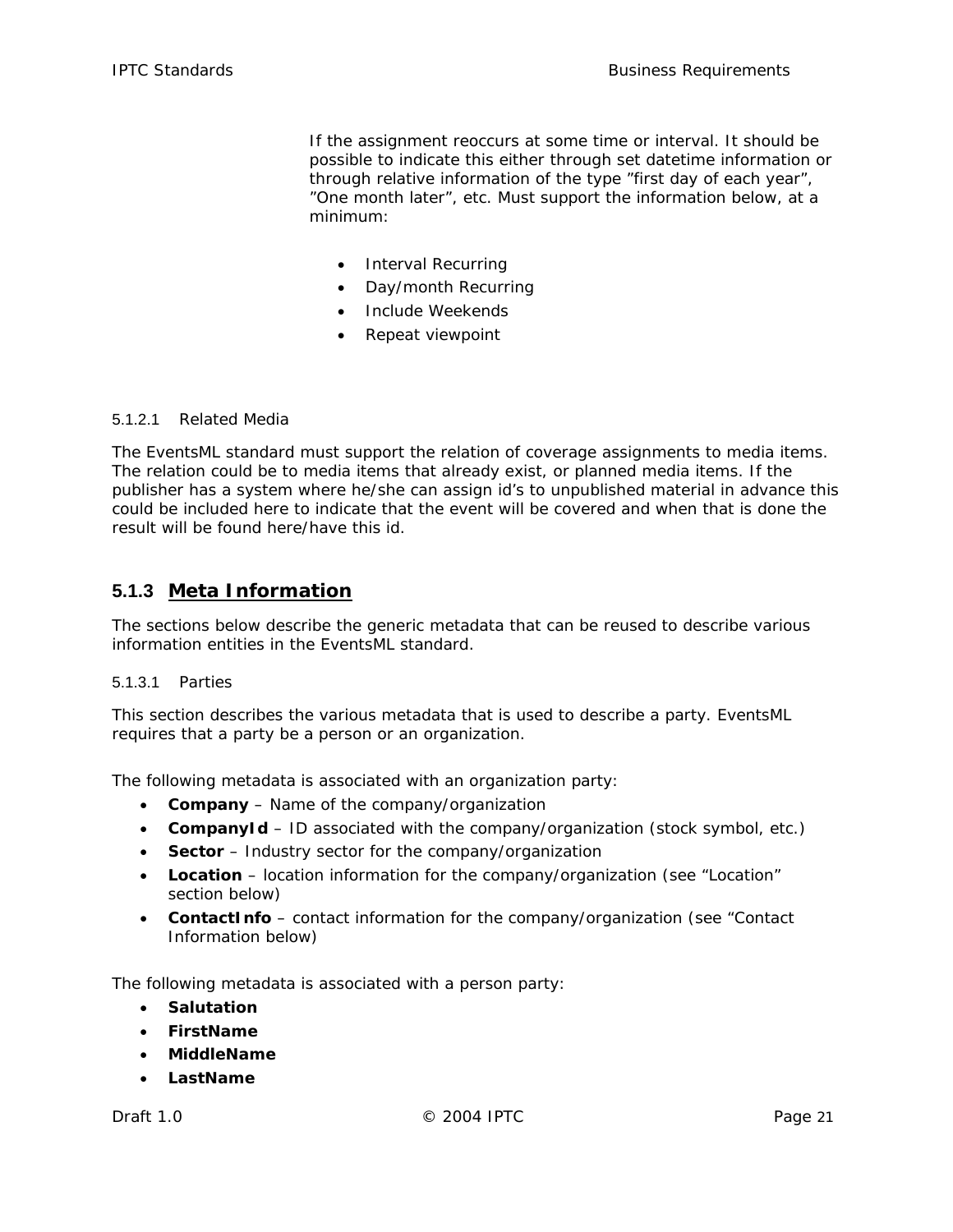- <span id="page-25-0"></span>• **Title**
- **Affiliation** identification of the person and his/her organization
- **Photo** photo of person
- **Location** location information for the company/organization (see "Location" section below)
- **ContactInfo** contact information for the company/organization (see "Contact Information below)

#### 5.1.3.1.1 Contact Information

A party can have associated contact information. EventsML must support the following contact information, and provide extensibility for new contact methods in the future:

- **phone**
- **fax**
- **email**
- **website**
- **instant messaging**
- **pager**

#### 5.1.3.2 Location

Events, assignments, and parties can have one or more associated locations. EventsML must support the following location information at a minimum:

- **address**
- **box**
- **postal code**
- **city**
- **state/province**
- **country**
- **worldregion**

#### **5.2 Internationalization**

EventsML must be language and locale neutral. It must be able to support content in any language, including multiple languages within the same EventsML document. Dates, currency, and other data values having locale specific presentation qualities must be represented in a locale presentation neutral manner.

#### **5.3 Licensing Requirements**

TBD